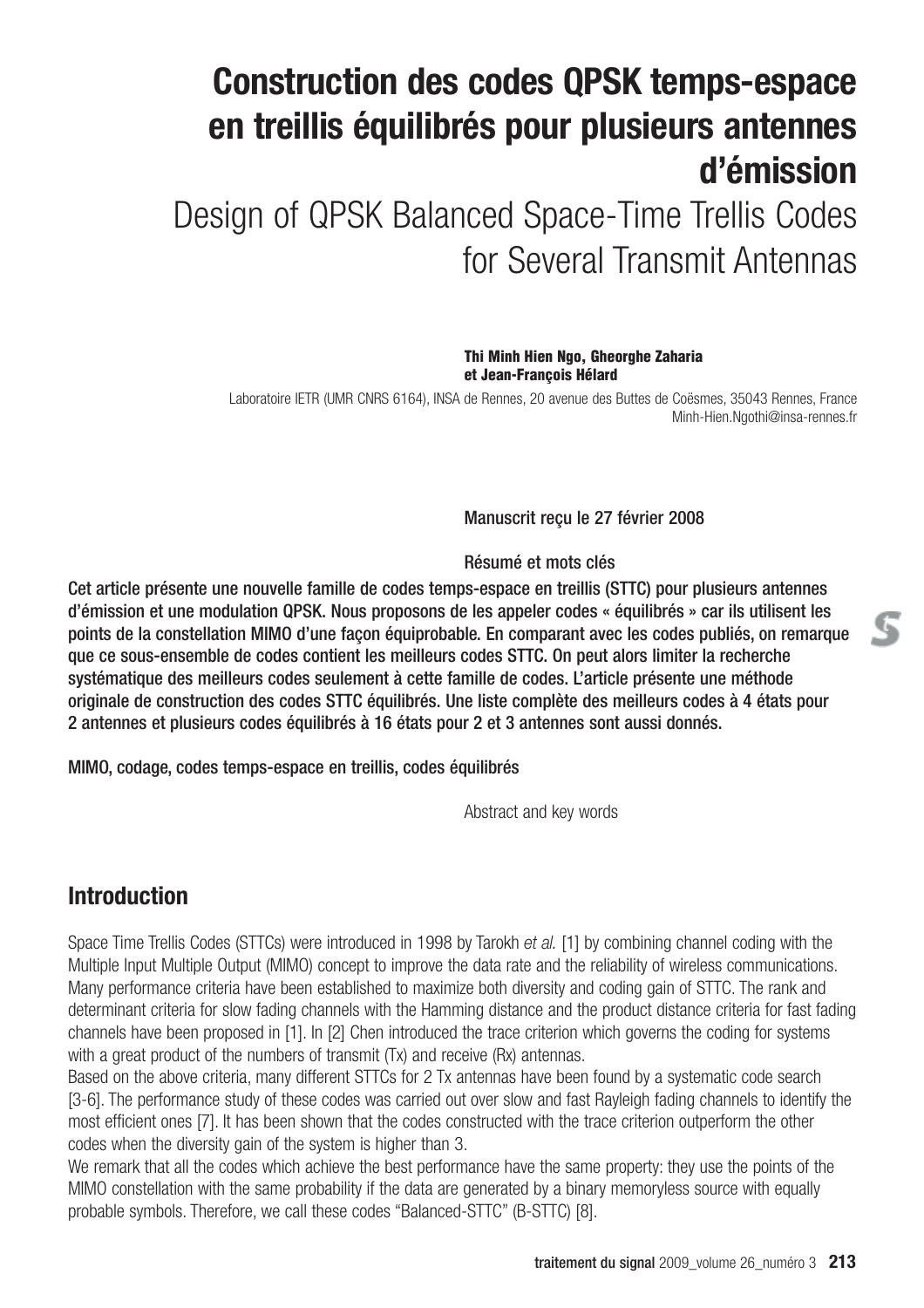Until now, no efficient design method of STTC has been proposed and systematic code search has been employed to obtain STTC with good performance [3-6]. The main contribution of this paper is the description of a method used to design this new class of codes which offers the best performance. Therefore, the systematic search for good codes can be reduced to this class.

The paper is organized as follows. Section II briefly describes the STTC. Their performance criteria are presented in Section III. The new class of balanced codes is introduced in Section IV and their properties are listed in Section V. The design of QPSK balanced space-time trellis codes for 2, 3 and more transmit antennas is described in Section VI. Finally, it is shown in Section VII that the best B-STTC outperform or equal previously known codes.

### **System model**

As shown in Fig.1, the encoder is composed of one input block of *n* bits and *ν* memory blocks of *n* bits. At each time *t* ∈  $\mathbb{Z}$ , all the bits of a block are replaced by the *n* bits of the previous block. The *i*<sup>th</sup> bit  $b_i^{t-j+1}$ , *i* = 1 ... *n*, of the  $j$ <sup>th</sup> block,  $j=1\ldots\nu+1$  , is associated to  $n_T$  multiplier coefficients  $g^k_{i,j}\in\Z_{2^n},$   $k=1\ldots n_T$  where  $n_T$  is the number of Tx antennas. A ST trellis encoder is thus classically defined by its  $n_T\times n(\nu+1)$  generator matrix  ${\bf G}$  given by (1). The encoder outputs for the  $k^{th}$  antenna are computed with relation (2) and the received signal  $r_t^l$  is obtained by with relation (3).

### **Design criteria**

In the case of slow Rayleigh fading channels, two criteria have been proposed in [1]. Firstly, in order to maximize the diversity advantage, the product matrix **A** has to be full rank over all possible pairs (**E**,**S**). Secondly, in order to maximize the coding gain, the minimum determinant det(**A**) has to be maximized.

In the case of fast Rayleigh fading channels, different criteria have been obtained in [1]. In order to maximize the diversity advantage and the coding gain, the minimum Hamming distance  $d_H(\mathbf{E}, \mathbf{S})$  and the minimum product distance  $d_p^2(\mathbf{E}, \mathbf{S})$  computed over all pairs  $(\mathbf{E}, \mathbf{S})$  have to be maximized.

In [2], Chen proposes a new criterion which is valid in the case of slow and fast Rayleigh fading channels when  $rank(A)n_R > 3$ . Under this assumption, the minimization of the PEP amounts to use a code which has the maximum value of the minimum trace trace(**A**).

### **Balanced codes**

The concept of "balanced codes" is based on the observation that all the good STTC proposed in the literature present the same property: the generated symbols of the constellation are equally probable.

For a generator matrix **G** with L columns, the set of MIMO symboles **Y** generated by the encoder is :

$$
\mathbf{\Phi}(\mathbb{Z}_2^L) = \left\{ \sum_{i=1}^L x_i \mathbf{G}_i / x_i \in \{0, 1\} \right\}
$$

By definition, a STTC is *balanced* if and only if each generated codeword  $\mathbf{Y}\in \mathbf{\Phi}(\Z_2^L)$  has the same number of occurrences  $n(Y) = n_0 \ge 1$ .

In addition, if  $\mathbf{\Phi}(\mathbb{Z}_2^L) = \mathbb{Z}_4^{n_T}$ , then all the codewords are generated and the STTC is *fully balanced*. The design of the B-STTC is based on the properties given in section 4.2.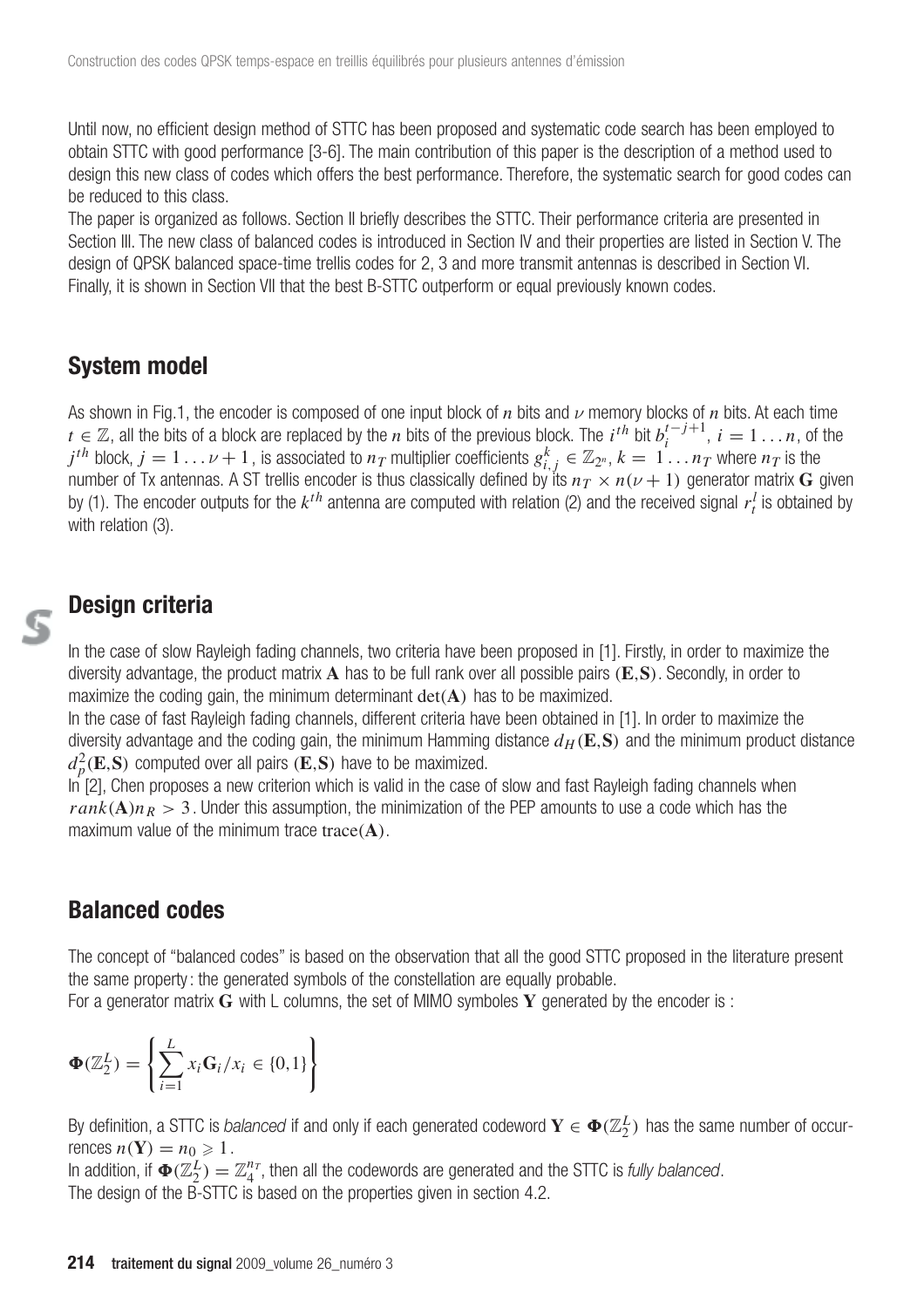**Theorem 1.** If a code with a L-length shift register is fully balanced then  $L \ge L_{min} = n.n_T = dim(\mathbb{Z}_{2^n}^{n_T})$ .

**Theorem 2.** Let us consider a balanced code with a *L*-length shift-register. Then, for any additional column matrix  $\mathbf{G}_i \in \mathbb{Z}_{2^n}^{n_T}$ , the resulting code with a  $(L + 1)$ -length shift register is also balanced.

**Definition 1.** The vectors  $G_1, G_2, \ldots, G_L$  are linearly independent if the relation

 $x_1\mathbf{G}_1 + x_2\mathbf{G}_2 + \ldots + x_L\mathbf{G}_L = \mathbf{0} \in \mathbb{Z}_{2^n}^{n_T}$ 

with  $x_i \in \{0,1\}$  holds if and only if all  $x_i = 0$ .

**Definition 2.** A set of linearly independent vectors  $G_1, \ldots, G_m$  is called a base for  $\mathbb{Z}_{2^n}^{n_T}$  if and only if

$$
span(\mathbf{G}_1, \mathbf{G}_2, ..., \mathbf{G}_m) = \left\{ \sum_{i=1}^m x_i \mathbf{G}_i / x_i \in \{0, 1\} \right\} = \mathbb{Z}_{2^n}^{n_T}.
$$

In this case,  $m = n.n_T$  is the dimension of the set  $\mathbb{Z}_{2^n}^{n_T}$ .

Section 5 shows properties of the bases of  $\mathbb{Z}_4^{n_T}$  which characterize the fully balanced codes. Further, by using these properties, we can design all the bases of  $\mathbb{Z}_4^{n_T^+}$ , then the fully balanced codes.

## **Code design**

The design of  $2^n$ -PSK STTC of minimum length  $L_{min} = nn_T$  with  $n_T$  transmit antennas includes 2 steps: 1. Generation of all the bases of  $\mathbb{Z}_4^{n_T}$ .

There are *k* types of codes according to *k*, the number of vectors in  $C_0$  used to form a base, with  $1 \le k \le n_T$ . 2. Permutation of the column vectors of each obtained base to generate all the fully balanced codes. The design of balanced codes is described for 2, 3 and  $n<sub>T</sub>$  antennas in section 6.1, 6.2 and 6.3 respectively.

As a result, there are 240 bases of  $\mathbb{Z}_4^2$  for codes using 2 transmit antennas and 1863680 bases of  $\mathbb{Z}_4^3$  for codes using 3 transmit antennas.

### **Code performance**

The performance of new codes for QPSK STTC with 2 Tx antennas is presented in section 7. Some trace properties of 4-state QPSK STTC are also presented in the beginning of the section.

Table 5 contains all the 4-state fully balanced codes of type II which offer the best performance over fast and slow Rayleigh fading channels with two or more Rx antennas. In this table, all the codes are related due to the trace properties presented before. In order to confirm the utility of the fully balanced STTC, an exhaustive computer search of all 4-state STTC has also been carried out. The obtained results confirm that Table 5 contains all the best STTC. There are not other codes with better performance than the codes given in this table. Similarly, Table 6 contains all the best 16-state QPSK STTC.

Finally, the performance of all these 4-state 2 transmit antennas is evaluated by simulation with 2 and 4 receive antennas over Rayleigh fading channels. The results over slow and fast Rayleigh fading channels are showed in Fig. 2 and Fig. 3 respectively.

In the case of 3 transmit antennas, to analyze and find the best from the codes constructed for 3 Tx antennas, we used the rank and determinant criteria for the case of 1 Rx antenna and the trace criterion for a higher number of receive antennas. Table 7 compares these new codes to the best known codes proposed by Chen. The new code based on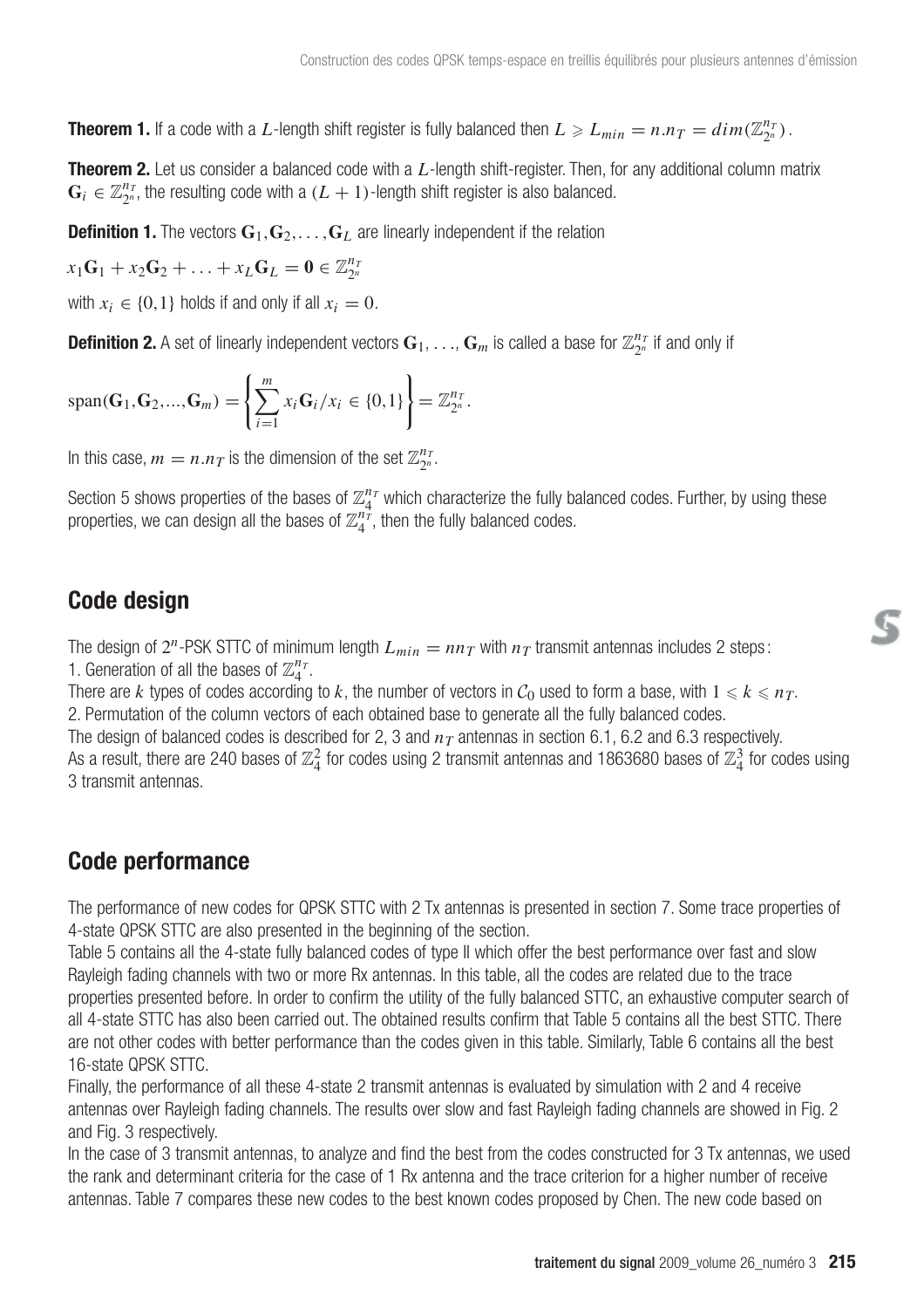RDC, designed for only 1 Rx antenna, has a full rank r=3 and maximize the minimum determinant (det). Note that this code provides a better number of occurences of  $det = 32$  which is 256 versus 3072 of Chen's code for one input sequence of 8 bits.

For more Rx antennas, the new code based on the trace criterion have the same minimum trace is 24 but a better number of occurences of the minimum trace  $= 24$  than the code of Chen. In the simulation. Fig. 4 and Fig. 5 compare the new QPSK STTC in the Table 7 with  $n_T = 3$ ,  $n_R = 1$  based on RDC and  $n_T = 3$ ,  $n_R = 2$ , 3 based on trace criterion. We can observe that all these new codes outperform the Chen's codes, that were the best known codes until now.

### **Conclusion**

A new class of QPSK Balanced STTC has been proposed. These codes generate the points of the MIMO constellation with the same probability. It has been shown that the best STTC belong to this class. Therefore, the systematic search for good codes can be reduced to this class. A method to design the balanced codes has been described. New balanced codes for several transmit antennas which outperform the best known codes have been proposed.

MIMO, coding, space-time trellis codes, balanced codes

# **1. Introduction**

Les codes temps-espace codés en treillis STTC (Space Time Trellis Codes) ont été proposés pour la première fois par Tarokh *et al.* [1]. Cette technique de codage temps-espace repose sur la généralisation des modulations codées en treillis à des systèmes multi antennes dits MIMO (Multiple Input Multiple Output). Plusieurs critères de performance que doivent vérifier ces nouveaux codes pour maximiser la diversité et le gain de codage ont été établis. Les critères du rang (gain en diversité) et du déterminant (gain en codage) pour les canaux à évanouissements lents et les critères de distance de Hamming (gain en diversité) et de distance produit (gain en codage) pour les canaux à évanouissements rapides ont été proposés par Tarokh [1]. Chen a complété les travaux de Tarokh en proposant le critère de la trace [2]. A partir de ces différents critères, plusieurs recherches exhaustives de codes ont été menées [3-5, 9-15]. L'inconvénient de l'absence de méthode de construction se traduit par une augmentation très rapide de la puissance de calcul lorsque le nombre d'états du codeur augmente. En effet, lorsque le nombre d'états augmente linéairement, le nombre des codes augmente de façon exponentielle. Les codes obtenus avec le critère de la trace [2] ont les meilleures performances pour les systèmes dont le gain en diversité est supérieur à 3. Presque tous les codes publiés ont une propriété commune : ils utilisent les points de la constellation MIMO d'une façon équiprobable (si les données binaires sont générées d'une façon équiprobable par une source sans mémoire). On propose de les appeler « codes équilibrés ».

Ce papier introduit une nouvelle famille de codes temps espace en treillis : les codes équilibrés. Il s'agit d'un sous-ensemble des codes STTC. Une méthode originale de construction de ces codes est ainsi présentée. Une recherche exhaustive permet alors de vérifier que les meilleurs codes sont équilibrés. La liste des meilleurs codes trouvés et leurs performances sont finalement présentées.

Le reste du papier est organisé de la manière suivante. Nous décrivons brièvement dans la section 2 le codeur temps-espace en treillis d'une manière générique. Les critères de performance utilisés pour la construction des codes sont résumés dans la section 3. La section 4 introduit la nouvelle famille des codes équilibrés et leurs propriétés générales. La construction des codes équilibrés pour plusieurs antennes est détaillée dans les sections 5 et 6. Enfin, la section 7 présente l'analyse des performances des codes obtenus.

## **2. Codage temps-espace en treillis**

Nous considérons le cas général des STTC utilisant une modulation  $2^n$ -PSK (on a donc  $n = 2$  pour QPSK) et  $n_T$  antennes d'émission.

Le codeur temps-espace en treillis dont le schéma bloc est donné à la figure 1 comprend un bloc d'entrée de *n* bits et ν blocs-mémoire de *n* bits ( $2^{nv}$  états). À chaque instant  $t \in \mathbb{Z}$ , tous les bits d'un bloc sont remplacés par les *n* bits du bloc pré-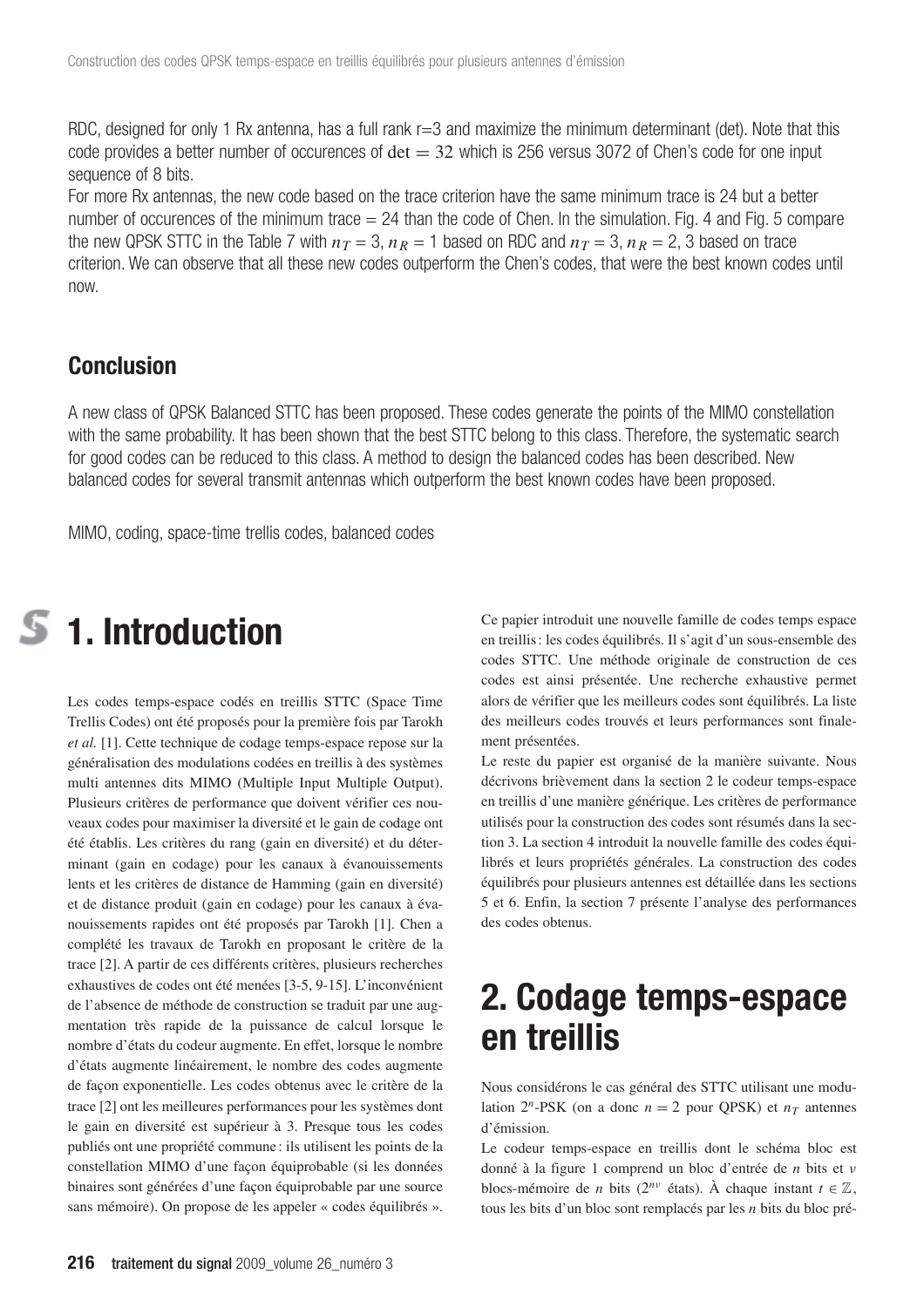

*Figure 1. Codeur STTC*  $2^n$ *-PSK pour*  $n_T$  *antennes Tx.* 

cédent. Le bit *i* du bloc *j* est associé aux  $n<sub>T</sub>$  coefficients multiplicatifs  $g_{i,j}^k \in \mathbb{Z}_{2^n}$ ,  $k = 1...n_T$ , où  $n_T$  est le nombre des antennes d'émission. Un codeur STTC est ainsi défini par sa matrice génératrice **G** comprenant  $n_T \times n(\nu + 1)$  coefficients:

$$
\mathbf{G} = \begin{bmatrix} g_{1,1}^1 & \cdots & g_{n,1}^1 & \cdots & g_{1,\nu+1}^1 & \cdots & g_{n,\nu+1}^1 \\ \vdots & & \cdots & & \vdots \\ g_{1,1}^k & \cdots & g_{n,1}^k & \cdots & g_{1,\nu+1}^k & \cdots & g_{n,\nu+1}^k \\ \vdots & & \cdots & & \vdots \\ g_{1,1}^{n_T} & \cdots & g_{n,1}^{n_T} & \cdots & g_{1,\nu+1}^{n_T} & \cdots & g_{n,\nu+1}^{n_T} \end{bmatrix} \qquad (1)
$$

Les symboles générés en sortie du codeur pour l'antenne *k* sont donnés par :

$$
y_t^k = \sum_{i=1}^n \sum_{j=1}^{v+1} x_i^{t-j+1} g_{i,j}^k \text{ mod } 2^n
$$
 (2)

où *y*<sup>*k*</sup> ∈ *Z*<sub>2</sub>*n*</sub> représente l'indice du signal  $s_t^k = e^{Jy_t^k} \frac{\pi}{2^{n-1}}$  envoyé vers l'antenne *k* à l'instant *t*. Toutes les trames modulées sont ainsi transmises simultanément par les  $n<sub>T</sub>$  antennes.

À la réception, chaque antenne de réception reçoit une superposition des signaux émis par les  $n<sub>T</sub>$  antennes affectés par un coefficient multiplicatif. Chaque signal se propageant entre une antenne d'émission et une antenne de réception est supposé être affecté par des évanouissements de Rayleigh indépendants. Ainsi, on peut utiliser le modèle suivant pour le signal en réception :

$$
r_t^l = \sum_{k=1}^{n_T} h_{kl,t} s_t^k + n_t^l
$$
\n(3)

où *r<sup>l</sup> <sup>t</sup>* est le signal reçu par l'antenne *l* à l'instant *t*, *hkl*,*<sup>t</sup>* est le gain complexe du canal de propagation de l'antenne d'émission *k* à l'antenne de réception *l*, *s<sup>k</sup> <sup>t</sup>* est le signal transmis par l'antenne *k* et *n<sup>l</sup> <sup>t</sup>* est l'échantillon de bruit AWGN pour l'antenne *l* à l'instant *t*. Les échantillons de bruits sont indépendants et chacune des ses deux composantes a une distribution gaussienne de valeur moyenne nulle et de variance égale à 0.5 par dimension. Un décodage selon le critère du maximum de vraisemblance utilisant l'algorithme de Viterbi est ensuite mis en oeuvre en réception.

## **3. Critères de construction**

Des critères de construction ont été proposés dans [1, 2] dans le but d'exploiter la diversité spatiale maximale égale à  $n_T.n_R$  et d'obtenir un gain de codage optimal. Des canaux à évanouissements lents et rapides ont été considérés. Les vecteurs de dimension  $n_T$  des symboles transmis  $\mathbf{s}_t = \left[s_t^1 s_t^2 \dots s_t^{n_T}\right]^\text{T}$  sont supposés être groupés au sein d'une trame de longueur *L <sup>f</sup>*. Un canal est dit à évanouissements lents de Rayleigh si, durant la transmission d'une trame, les gains complexes *hkl*,*<sup>t</sup>* des différents chemins spatiaux ne changent pas durant cette trame, mais ils sont indépendants entre deux trames différentes. Dans le cas des évanouissements rapides de Rayleigh, les gains complexes *hkl*,*<sup>t</sup>* sont indépendants d'un symbole à l'autre. Pour chaque cas, des critères sont dérivés de la minimisation de la probabilité de transmettre la trame codée  $S = \begin{bmatrix} s_t s_{t+1} \dots s_{t+L_f-1} \end{bmatrix}$  de dimension  $n_T \times L_f$  et de décoder de façon erronée une autre trame codée **E** également de dimension  $n_T \times L_f$ . La matrice produit  $A = BB^*$  de dimension  $n_T \times n_T$  est introduite où  $B^*$  représente la matrice hermitienne de la matrice différence **B** = **E** − **S**, également de dimension  $n_T \times L_f$ , donnée par :

$$
\mathbf{B} = \begin{bmatrix} e_t^1 - s_t^1 & \dots & e_{t+q}^1 - s_{t+q}^1 & \dots & e_{t+L_f-1}^1 - s_{t+L_f-1}^1 \\ \vdots & \vdots & \dots & \vdots & \vdots \\ e_t^{n_T} - s_t^{n_T} & \dots & e_{t+q}^{n_T} - s_{t+q}^{n_T} & \dots & e_{t+L_f-1}^{n_T} - s_{t+L_f-1}^{n_T} \end{bmatrix} (4)
$$

#### **3.1. Évanouissements lents de Rayleigh**

Dans le cas des évanouissements lents de Rayleigh, deux critères ont été proposés par Tarokh [1]. Tout d'abord, dans le but de maximiser la diversité, les matrices **A** calculées en considérant toutes les paires possibles (**E**,**S**) doivent avoir le rang maximal. Puisque la valeur maximale du  $rang(A)$  est  $n<sub>T</sub>$ , l'ordre maximal de la diversité spatiale est alors égal au produit  $n<sub>T</sub> . n<sub>R</sub>$ . Dans un second temps, dans le but de maximiser le gain de codage, le produit minimal  $\prod_{k=1}^{rank(A)} \lambda_k$ , où les  $\lambda_k$  sont les valeurs propres non nulles des matrices **A** calculées pour toutes les paires possibles (**E**,**S**), doit avoir la plus grande valeur possible. Si  $rang(A) = n_T$ , on obtient:

$$
\det(\mathbf{A}) = \prod_{k=1}^{n} \lambda_k = \prod_{k=1}^{n} \left( \sum_{q=0}^{L_f - 1} \left| e_{t+q}^k - s_{t+q}^k \right|^2 \right) \tag{5}
$$

Les codes qui ont les meilleures performances présentent des matrices **A** de rang maximal et la plus grande valeur du produit minimal  $\prod_{k=1}^{rank(A)} \lambda_k$ . Pour une matrice produit de rang maximal, le gain de codage obtenu est alors égal à det(**A**)<sup>(1/*nT*)</sup>.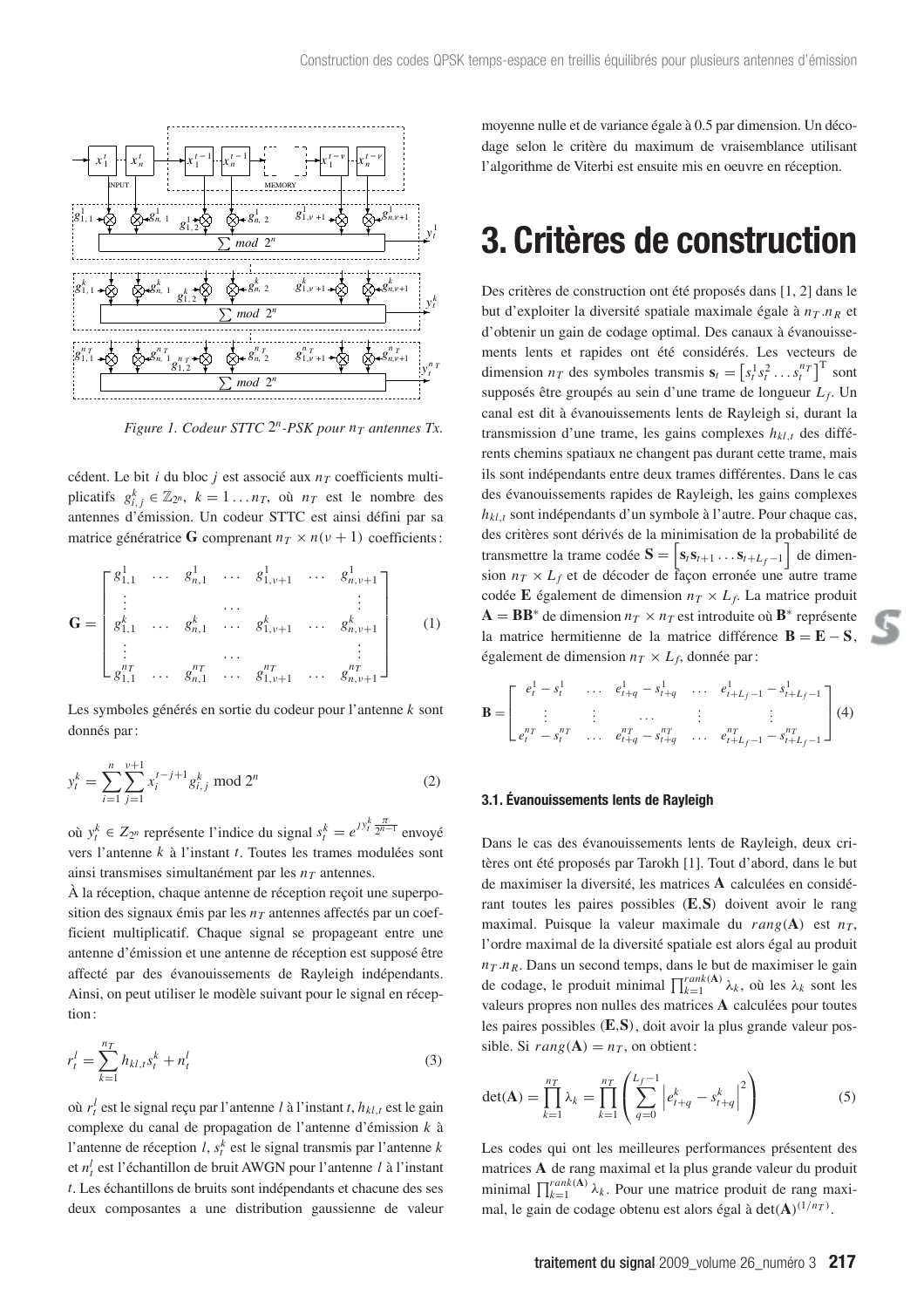### **3.2. Evanouissements rapides de Rayleigh**

Dans le cas des évanouissements rapides de Rayleigh, différents critères ont également été proposés. Tarokh [1] définit la distance de Hamming  $d_H$  (**E**, **S**), le nombre de symboles différents entre deux trames codées **E** et **S** par la relation :

$$
d_H(\mathbf{E}, \mathbf{S}) = \sum_{q=0}^{L_f - 1} \sum_{k=1}^{n_T} h\left(e_{t+q}^k, s_{t+q}^k\right)
$$
(6)

où l'opérateur *h* est défini tel que :

$$
h(e_{t+q}^k, s_{t+q}^k) = \begin{cases} 0 & \text{si } e_{t+q}^k = s_{t+q}^k \\ 1 & \text{sinon} \end{cases}
$$
 (7)

Dans le but de maximiser la diversité pour les canaux à évanouissements rapides de Rayleigh, la distance de Hamming  $d_H$  (**E**, **S**), calculée pour toutes les paires de trames codées, doit avoir la plus grande valeur possible. L'ordre de la diversité spatiale obtenu est alors égal au produit  $d_H$  (**E**, **S**). *n<sub>R</sub>*. De la même façon, Tarokh introduit la distance produit  $d_p^2(\mathbf{E}, \mathbf{S})$  comme le produit des distances euclidiennes entre les symboles de dimension  $n_T \times L_f$  composant les trames codées **E** et **S**. La distance produit s'écrit alors :

$$
d_p^2(\mathbf{E}, \mathbf{S}) = \prod_{q=0}^{L_f - 1} \left( \sum_{k=1}^{n} \left| e_{t+q}^k - s_{t+q}^k \right|^2 \right)
$$
  
= 
$$
\prod_{q=0}^{L_f - 1} d_E^2 \left( \mathbf{e}_{t+q}, \mathbf{s}_{t+q} \right)
$$
 (8)

Dans le but de maximiser le gain de codage, la plus petite valeur des distances produit  $d_p^2(\mathbf{E}, \mathbf{S})$ , calculées pour toutes les paires (**E**,**S**), doit être maximisée par le choix de la matrice génératrice **G**. Le gain de codage est alors égal à  $d_p^2(\mathbf{E}, \mathbf{S})^{1/d_H(\mathbf{E}, \mathbf{S})}$ .

#### **3.3. Cas d'un grand nombre d'antennes**

Dans [2], Chen propose un nouveau critère qui est valable dans le cas des évanouissements lents et rapides de Rayleigh lorsque  $rang(A).n_R > 3$ . Sous cette hypothèse, la PEP (probabilité d'erreurs par paires) est minimisée si la somme de toutes les valeurs propres de la matrice produit est maximisée. Pour une matrice carrée, la somme de toutes les valeurs propres est égale à la trace de la matrice. Elle peut s'écrire:

$$
tr(\mathbf{A}) = \sum_{k=1}^{n_T} \lambda_k = \sum_{k=1}^{n_T} \left( \sum_{q=0}^{L_f - 1} \left| e_{t+q}^k - s_{t+q}^k \right|^2 \right) \tag{9}
$$

Puisque le produit  $rang(A) \cdot n_R > 3$ , la minimisation de la PEP revient à identifier les codes qui ont la plus grande trace minimale des matrices **A** calculées pour toutes les paires possibles de trames codées.

## **4. Codes équilibrés**

### **4.1. Pourquoi les codes équilibrés ?**

Le concept des codes équilibrés est basé sur l'observation que les meilleurs codes STTC proposés dans la littérature ont une même propriété : si les données binaires sont générées par une source sans mémoire  $S = \{0, 1\}$  avec la même probabilité  $p(0) = p(1) = 1/2$ , alors les symboles de la constellation MIMO sont générés d'une façon équiprobable. Par exemple, le tableau 1 présente des codes à 2 antennes d'émission publiés dans la littérature. Pour chaque code à 4 ou 16 états, les  $n_T \times n(v + 1)$  coefficients de la matrice génératrice **G** sont donnés conformément à l'équation (1). Ces codes sont tous équilibrés. De même, dans le tableau 2, on retrouve des codes publiés à 3 et 4 antennes d'émission qui sont aussi équilibrés. On constate que ces codes présentent en général de meilleures performances par rapport aux autres codes non équilibrés publiés.

*Table 1. Codes QPSK STTC équilibrés à 2Tx.*

| Code            |                                                          | 4 états $(\nu = 1)$                                                                          | 16 états ( $\nu = 2$ )                                                                                                                                                        |
|-----------------|----------------------------------------------------------|----------------------------------------------------------------------------------------------|-------------------------------------------------------------------------------------------------------------------------------------------------------------------------------|
| Tarokh [1]      | $2 \quad 1$                                              | $\overline{0}$<br>0 <sup>1</sup>                                                             | $\begin{array}{cccc} 0 & 2 & 1 & 0 \\ 1 & 0 & 2 & 2 \end{array}$<br>$\mathbf{1}$<br>$\begin{bmatrix} 2 \\ 0 \end{bmatrix}$<br>$\vert$ 2                                       |
| Chen [2]        |                                                          | $\begin{bmatrix} 2 & 0 & 2 & 1 \\ 2 & 2 & 3 & 2 \end{bmatrix}$                               | $\begin{bmatrix} 2 \\ 0 \end{bmatrix}$<br>$\begin{array}{cccc} 1 & 2 & 1 & 2 \\ 2 & 2 & 3 & 0 \end{array}$<br>$\begin{bmatrix} 3 \\ 2 \end{bmatrix}$                          |
| Firmanto [3]    |                                                          | $\begin{bmatrix} 2 & 3 & 0 & 2 \\ 2 & 1 & 2 & 1 \end{bmatrix}$                               | $\begin{bmatrix} 2 & 0 & 1 & 0 & 0 \\ 0 & 2 & 2 & 1 & 2 \end{bmatrix}$<br>$\begin{bmatrix} 2 \\ 2 \end{bmatrix}$                                                              |
| Baro [4]        | $\begin{bmatrix} 2 \\ 2 \end{bmatrix}$<br>$\overline{2}$ | $\begin{bmatrix} 3 \\ 1 \end{bmatrix}$<br>$\overline{1}$<br>$\mathbf{1}$<br>$\boldsymbol{0}$ | $\begin{bmatrix} 1 \\ 2 \end{bmatrix}$<br>$\begin{array}{cccc} 2 & 2 & 0 & 0 \\ 0 & 1 & 2 & 2 \end{array}$<br>$\begin{bmatrix} 2 \\ 0 \end{bmatrix}$                          |
| Blum $[9]$      |                                                          | $\begin{bmatrix} 2 & 0 & 1 & 2 \\ 2 & 2 & 2 & 1 \end{bmatrix}$                               | $\begin{bmatrix} 0 \\ 2 \end{bmatrix}$<br>$\begin{array}{cccc} 2 & 1 & 1 & 2 \\ 2 & 1 & 2 & 0 \end{array}$<br>$\begin{bmatrix} 0 \\ 2 \end{bmatrix}$                          |
| Jung-Lee $[10]$ | $\begin{bmatrix} 2 \\ 2 \end{bmatrix}$                   | 3<br>$\begin{bmatrix} 2 \\ 2 \end{bmatrix}$<br>$2 \quad 1$                                   | $\overline{2}$<br>$\begin{array}{ccc} 2 & 3 & 3 \\ 0 & 2 & 2 \end{array}$<br>$\begin{bmatrix} 2 \\ 2 \end{bmatrix}$<br>$\begin{matrix} 0 \\ 1 \end{matrix}$<br>$\overline{2}$ |
| Yi Hong [11]    | $\boldsymbol{0}$<br>$\overline{2}$<br>$\overline{2}$     | $\frac{3}{2}$<br>2<br>$\overline{1}$<br>$\overline{2}$                                       | $\overline{2}$<br>$\begin{array}{ccc} 2& 3& 2\\ 1& 2& 0 \end{array}$<br>2<br>$\frac{1}{2}$<br>$\overline{2}$<br>$\overline{2}$                                                |

Dans le cas général d'une modulation 2*<sup>n</sup>*-PSK, pour chaque vecteur binaire  $\mathbf{X} = [x_1 x_2 ... x_L]^T \in \mathbb{Z}_2^L$  où  $x_i \in \{0, 1\}$  est l'état logique de la bascule *i* du registre à décalage du codeur de longueur *L*, le mot de code  $\mathbf{Y} = \begin{bmatrix} y_1 y_2 ... y_{n_T} \end{bmatrix}^T \in \mathbb{Z}_{2^n}^{n_T}$  généré par le codeur de la figure 1 est  $Y = G \cdot X$ , où **G** est la matrice génératrice (1). Un STTC est donc une fonction :

$$
\mathbf{\Phi} : \mathbb{Z}_2^L \to \mathbb{Z}_{2^n}^{n} \tag{10}
$$

qui associe d'une façon unique au vecteur **X** un mot de code  $\mathbf{Y} = \Phi(\mathbf{X}) = \mathbf{G} \cdot \mathbf{X}$ . On remarque que  $\Phi(\mathbb{Z}_2^L) \subseteq \mathbb{Z}_{2^n}^{n_T}$  représente l'ensemble des mots de code **Y** générés par le codeur. Un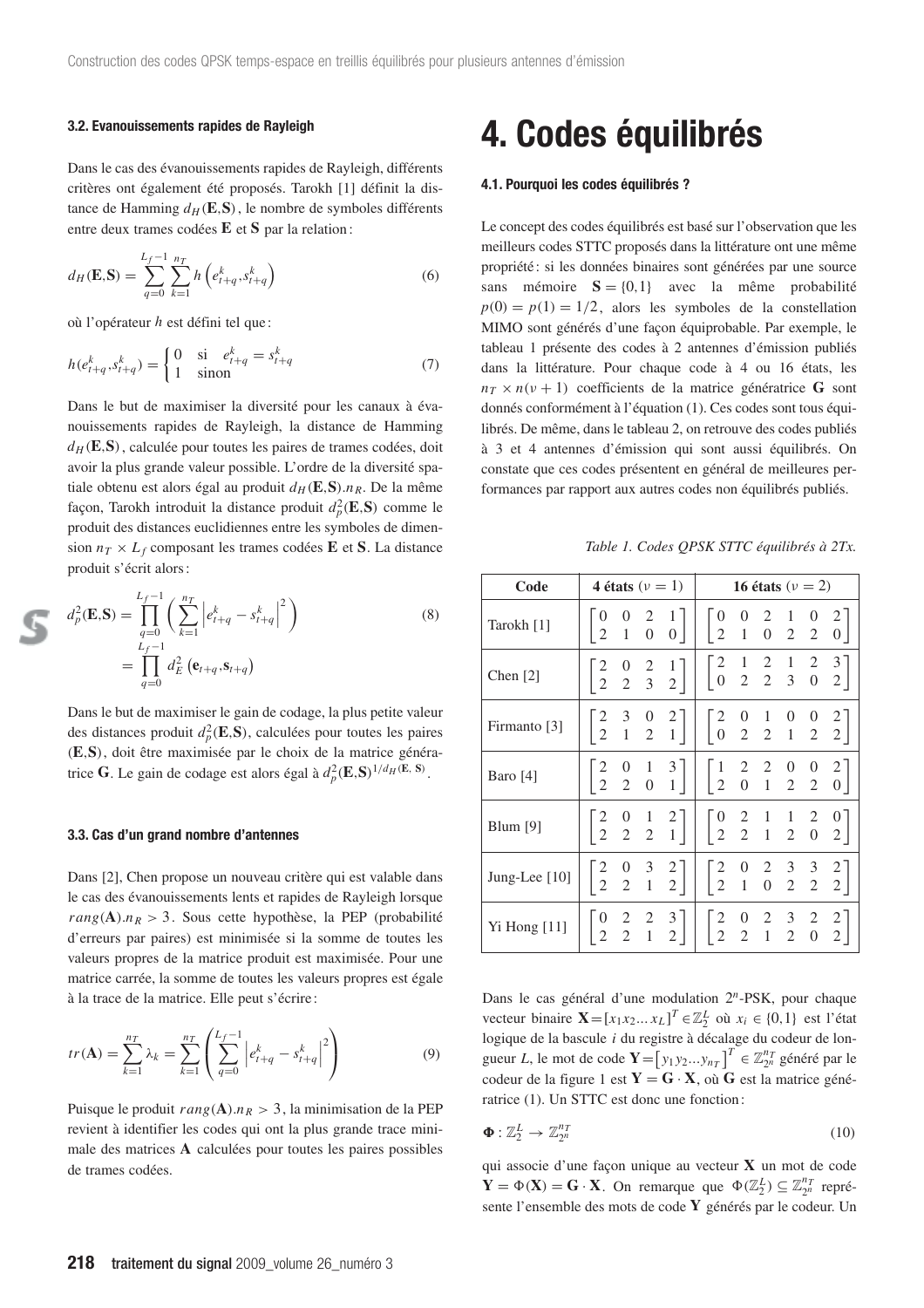| Code              | 3Tx                                                                                                                                                                                                                                              | $4$ Tx                                                                                                                                                                                                                                                                                                                          |
|-------------------|--------------------------------------------------------------------------------------------------------------------------------------------------------------------------------------------------------------------------------------------------|---------------------------------------------------------------------------------------------------------------------------------------------------------------------------------------------------------------------------------------------------------------------------------------------------------------------------------|
| Yi Hong<br>$[11]$ | 2<br>3<br>1<br>$\overline{1}$<br>2<br>2<br>$0 \t3 \t2 \t2$<br>$\frac{2}{3}$<br>$\Omega$<br>$\overline{2}$<br>$\overline{0}$<br>2<br>3<br>2                                                                                                       | 2<br>2<br>3<br>1<br>- 1<br>2<br>3<br>$\mathbf{0}$<br>2<br>2<br>2<br>$\Omega$<br>$\mathfrak{Z}$<br>$\overline{2}$<br>2<br>$\overline{0}$<br>3<br>$\overline{2}$<br>$\overline{\mathcal{E}}$<br>2<br>2<br>3<br>$\Omega$<br>2.                                                                                                     |
| Chen<br>$[12]$    | $2 \quad 1$<br>$\overline{3}$<br>1<br>2<br>2<br>$0 \t3 \t2 \t2$<br>$\overline{2}$<br>$\Omega$<br>$\mathbf{1}$<br>$2\quad 2\quad 0$<br>$\mathbf{1}$<br>2                                                                                          | 2<br>2<br>3<br>1<br>2<br>- 1<br>$\boldsymbol{0}$<br>$\mathfrak{Z}$<br>2<br>2<br>2<br>$\Omega$<br>2<br>1<br>2<br>$\overline{0}$<br>1<br>$\overline{2}$<br>$\overline{2}$<br>3<br>$\mathfrak{D}$<br>$\Omega$<br>$\mathcal{L}$                                                                                                     |
| Bernier<br>$[13]$ | 2<br>2<br>$\theta$<br>$\theta$<br>2<br>-1<br>$\overline{0}$<br>2<br>$2 \t2 \t3$<br>2<br>$\mathbf{1}$<br>$\mathbf{0}$<br>2<br>$\overline{0}$<br>2<br>$\overline{2}$<br>3<br>$\mathbf{1}$<br>2<br>$\overline{1}$<br>$\mathfrak{2}$<br>$\mathbf{2}$ | 3<br>$\overline{2}$<br>2<br>$2^{\circ}$<br>2<br>$\theta$<br>1<br>0<br>3<br>$\mathfrak{2}$<br>$\theta$<br>2<br>2<br>1<br>$\theta$<br>1<br>$\overline{2}$<br>2<br>3<br>3<br>$\overline{0}$<br>$\theta$<br>2<br>$\Omega$<br>$\mathfrak{D}$<br>3<br>$\mathfrak{D}$<br>$\Omega$<br>$\mathcal{E}$<br>$\mathfrak{D}$<br>$\theta$<br>1. |
| Rassool<br>$[14]$ | $\mathfrak{2}$<br>$\mathbf{1}$<br>$\overline{2}$<br>2<br>$2 \quad 3 \quad 2$<br>$\Omega$<br>$\overline{0}$<br>$\overline{2}$<br>3<br>2                                                                                                           | 3<br>3<br>3<br>$2\cdot$<br>2<br>2<br>1<br>$\theta$<br>3<br>$\overline{2}$<br>$\theta$<br>2<br>1<br>$\Omega$<br>$\Omega$<br>1<br>1<br>3<br>2<br>$\mathfrak{D}$<br>2<br>3<br>$\Omega$<br>1<br>$\mathcal{D}_{\mathcal{L}}$<br>3<br>$3 -$<br>$\mathcal{D}_{\mathcal{A}}$<br>1<br>$\mathfrak{D}$<br>1<br>$\theta$                    |

*Table 2. Codes QPSK STTC équilibrés à plusieurs antennes d'émission.*

mot de code **Y** peut être obtenu pour plusieurs vecteurs **X** ∈  $\mathbb{Z}_2^L$ . Soit *n*(**Y**) le nombre de vecteurs **X** ∈  $\mathbb{Z}_2^L$  tel que  $\Phi(\mathbf{X}) = \mathbf{Y}$ , c'est-à-dire  $n(\mathbf{Y}) = card \{ \Phi^{-1}(\mathbf{Y}) \}.$ 

Par définition, un STTC est *équilibré* si et seulement si on a  $n(Y) = n_0 \ge 1$  pour chaque mot de code  $Y \in \Phi(\mathbb{Z}_2^L)$ . En plus, si  $\Phi(\mathbb{Z}_2^L) = \mathbb{Z}_{2^n}^{n_T}$ , alors tous les éléments de  $Z_{2^n}^{n_T}$  sont générés et le code est dit *totalement équilibré*. Un code totalement équilibré est à *longueur minimale* du registre à décalage du codeur si et seulement si  $n_0 = 1$ .

### **4.2. Propriétés générales des codes équilibrés**

La génération des codes équilibrés repose sur un certain nombre de propriétés générales :

**Théorème 1.** La longueur minimale d'un code totalement équilibré est  $L_{min} = n.n_T = dim(\mathbb{Z}_{2^n}^{n_T})$ .

**Théorème 2.** Le rajout d'un vecteur colonne quelconque  $\mathbf{G}_i$  ∈  $\mathbb{Z}_{2^n}^{n}$  à la matrice génératrice **G** à *L* colonnes d'un code totalement équilibré permet de créer la matrice génératrice **G** à  $L' = L + 1$  colonnes d'un autre code équilibré.

**Conséquence 1.** Afin d'obtenir un code STTC totalement équilibré d'une longueur *L* > *Lmin*, il suffit de disposer d'un code STTC de longueur minimale *Lmin* . Ensuite, tout rajout d'une colonne supplémentaire **G***<sup>i</sup>* à la matrice génératrice **G** ne fait que doubler le nombre d'apparitions *n*<sup>0</sup> des mots de codes **Y**, le nouveau code STTC étant aussi équilibré.

**Lemme 1.** Toute permutation entre les colonnes  $G_i$  de la matrice **G** d'un code STTC équilibré permet d'obtenir la matrice G' d'un autre code STTC équilibré.

**Lemme 2.** Toute permutation entre les lignes de la matrice **G** d'un code équilibré permet d'obtenir la matrice G' d'un autre code équilibré.

**Conséquence 2.** La modification de l'indexation des antennes du codeur ne modifie pas les propriétés du code.

**Définition 1.** Les vecteurs  $\mathbf{G}_1, \mathbf{G}_2, \ldots, \mathbf{G}_m$  sont linéairement indépendants si et seulement si la relation :

$$
x_1\mathbf{G}_1 + x_2\mathbf{G}_2 + \ldots + x_m\mathbf{G}_m = \mathbf{0} \in \mathbb{Z}_{2^n}^{n} \tag{11}
$$

est vérifiée si et seulement si tous les scalaires binaires  $x_i \in \{0,1\}$  sont nuls.

**Définition 2.** Les vecteurs linéairement indépendants  $\mathbf{G}_1, \mathbf{G}_2, \ldots, \mathbf{G}_m$  forment une base de  $\mathbb{Z}_{2^n}^{n_T}$  si et seulement si l'ensemble généré par ces vecteurs est Z*nT* 2*n* :

$$
span(\mathbf{G}_1, \mathbf{G}_2, ..., \mathbf{G}_m) = \left\{ \sum_{i=1}^m x_i \mathbf{G}_i / x_i \in \{0, 1\} \right\} = \mathbb{Z}_{2^n}^{n_T}
$$

Dans ce cas,  $m = L_{min} = n.n_T$ .

# **5. Propriétés des bases** de  $\mathbb{Z}_4^{n^{\mathbf{T}}_1}$

La génération des codes équilibrés repose sur un certain nombre de propriétés des bases de Z*nT* <sup>4</sup> .

**Propriété 1.** Une base de  $\mathbb{Z}_4^{n_T}$  contient  $dim(\mathbb{Z}_4^{n_T}) = 2n_T$  vecteurs.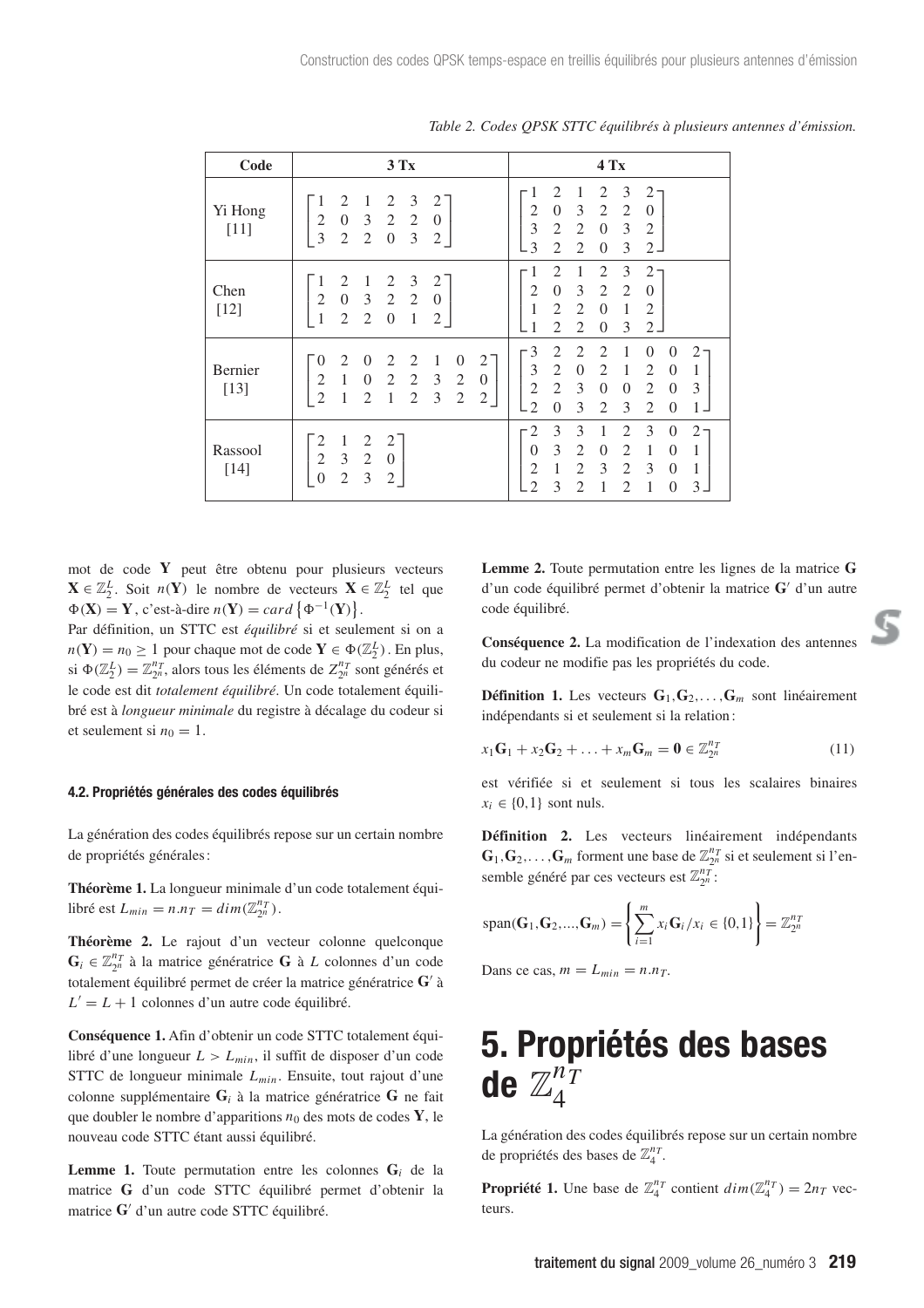**Propriété 2.** Le vecteur nul  $0 \in \mathbb{Z}_4^{n_T}$  ne peut pas être utilisé pour former une base.

**Propriété 3.** Si le vecteur  $\mathbf{G}_i \in \mathbb{Z}_4^{n_T}$  est utilisé pour former une base, alors son opposé −**G***<sup>i</sup>* ne peut pas être utilisé.

**Propriété 4.** Si les vecteurs  $\mathbf{G}_1, \mathbf{G}_2, \ldots, \mathbf{G}_m \in \mathbb{Z}_4^{n_T}$  avec  $m < L_{min} = 2n<sub>T</sub>$  sont linéairement indépendants, alors les vecteurs :

$$
\mathbf{G}_{m+1} = \sum_{i=1}^{m} \lambda_i \mathbf{G}_i \in \mathbb{Z}_4^{n} , \quad \lambda_i \in \{-1, 0, 1\}
$$
 (12)

ne peuvent pas être utilisés pour obtenir *m* + 1 vecteurs linéairement indépendants.

**Propriété 5.**  $C_0 = 2\mathbb{Z}_2^{n_T}$  est un sous-groupe normal du groupe additif  $\mathbb{Z}_4^{n_T}$ . Pour chaque élément  $p \in \mathbb{Z}_2^{n_T}$  on considère le coset  $C_p = p + 2\mathbb{Z}_2^{nT} = p + C_0$ , où l'addition est dans  $\mathbb{Z}_4^{nT}$ .

**Propriété 6.** Si  $u \in C_p$  et  $v \in C_q$  avec  $C_p, C_q \subset \mathbb{Z}_4^{n_T}$  et *p*,*q* ∈  $\mathbb{Z}_2^{nT}$  alors *u* + *v* ∈  $C_{p ⊕ q}$ , où ⊕ représente l'addition dans  $\mathbb{Z}_2^{n_T}$ .

**Propriété 7.** Si  $u \in C_p$  alors  $u + C_q = C_{p \oplus q}$ .

**Propriété 8.** Si  $u \in C_p$  alors  $u + C_p = C_0 = 2\mathbb{Z}_2^{n_T}$ .

**Définition 3.** La somme directe de 2 cosets est définie par :

$$
\mathcal{C}_p + \mathcal{C}_q = \{ u + v/u \in \mathcal{C}_p \text{ et } v \in \mathcal{C}_q \} \tag{13}
$$

Propriété 9. La somme directe de 2 cosets est un coset :

 $\mathcal{C}_p + \mathcal{C}_q = \mathcal{C}_{p \oplus q}.$ 

**Propriété 10.** Si  $u \in C_p$  alors  $-u \in C_p$ , avec  $p \in \mathbb{Z}_2^{n_T}$ .

**Propriété 11.** Si  $p_1, p_2,...,p_{n_T} \in \mathbb{Z}_2^{n_T} \setminus \{0\}$  sont linéairement indépendants, alors

span(2*p*<sub>1</sub>,2*p*<sub>2</sub>,...,2*p*<sub>*nT*</sub>) =  $2\mathbb{Z}_2^{n_T} = C_0$ .

**Propriété 12.** Si  $p \in \mathbb{Z}_2^{n}$ , alors la somme de 2 éléments différents du coset  $C_p$  est un élément de  $C_0 \setminus \{0, 2p\}$ :  $u, v \in C_p$  alors  $u + v \in C_0 \setminus \{0, 2p\}.$ 

**Propriété 13.** Une base de  $\mathbb{Z}_4^{n_T}$  contient au moins un vecteur dans  $C_0$ .

**Propriété 14.** Une base de  $\mathbb{Z}_4^{n_T}$  contient au plus  $n_T$  vecteurs du même coset.

**Propriété 15.** Une base de  $\mathbb{Z}_4^{n_T}$  contient toujours  $n_T$  vecteurs appartenant aux  $n_T$  cosets  $C_{p_1}, C_{p_2},..., C_{p_{n_T}}$  différents de  $C_0$  tels que les vecteurs  $p_1, p_2, ..., p_{n_T}$  sont linéairement indépendants. Dans ce cas, on dit que les cosets  $C_{p_1}, C_{p_2},..., C_{p_{n_T}}$  sont linéairement indépendants.

## **6. Construction des codes QPSK STTC totalement équilibrés**

À partir des propriétés des codes équilibrés, il suffit de générer des bases de  $\mathbb{Z}_4^{n_T}$ , puis, en permutant les colonnes de la matrice **G**, on obtient l'ensemble des codes totalement équilibrés à longueur minimale. Ensuite, le rajout éventuel de vecteurs colonne permet d'augmenter le nombre d'états du registre à décalage du codeur.

### **6.1. Cas de 2 antennes d'émission**

Le tableau 3 décrit la partition de  $\mathbb{Z}_4^2$  en 4 cosets.

| Table 3. Partition de $\mathbb{Z}_4^2$ en cosets. |  |  |  |  |
|---------------------------------------------------|--|--|--|--|
|---------------------------------------------------|--|--|--|--|

| $\mathcal{C}_{\left[\begin{smallmatrix}0\\0\end{smallmatrix}\right]}$     | 2              | $\overline{c}$ | $\overline{c}$<br>$\overline{2}$ |
|---------------------------------------------------------------------------|----------------|----------------|----------------------------------|
| $\mathcal{C}_{\left[\begin{smallmatrix}0\\1\end{smallmatrix}\right]}$     | $\mathcal{E}$  | 2              | $\frac{2}{3}$                    |
| $\mathcal{C}_{\left[\begin{smallmatrix} 1 \\ 0 \end{smallmatrix}\right]}$ | $\overline{2}$ | 3              | $\mathfrak{Z}$<br>$\overline{2}$ |
| $\mathcal{C}_{\left[\frac{1}{1}\right]}$                                  |                | 3              | $\mathfrak{Z}$<br>$\overline{3}$ |

Il y a 2 types de codes totalement équilibrés dans  $\mathbb{Z}_4^2$ :

• Les codes de type *I* qui contiennent seulement 1 vecteur non nul dans  $C_0$ 

• Les codes de type *I I* qui contiennent 2 vecteurs non nuls dans  $\mathcal{C}_0$ 

Les codes les plus performants sont les codes de types *I I*. De plus, ils sont plus simples à générer. Par conséquent, on présente d'abord la génération de codes de type *I I*.

6.1.1. Codes totalement équilibrés de type *I I*

L'algorithme pour obtenir les bases de type *I I* est :

1. Choisir 2 vecteurs différents dans  $C_0^*$ .

2. Choisir 2 cosets différents C*<sup>p</sup>* et C*<sup>q</sup>* différents entre eux et différents de  $C_0$ .

3. Dans chacun des 2 cosets, choisir un vecteur.

Il y a donc 144 bases de type *II* dans  $\mathbb{Z}_4^2$  [8].

6.1.2. Codes totalement équilibrés de type *I*

L'algorithme pour obtenir les bases de type *I* est :

- 1. Choisir 1 vecteur  $v_1 = 2p \in C_0^* = C_0 \setminus \{0\}.$
- 2. Choisir 2 vecteurs  $v_2$  et  $v_3$  linéairement indépendants dans  $\mathcal{C}_p$ .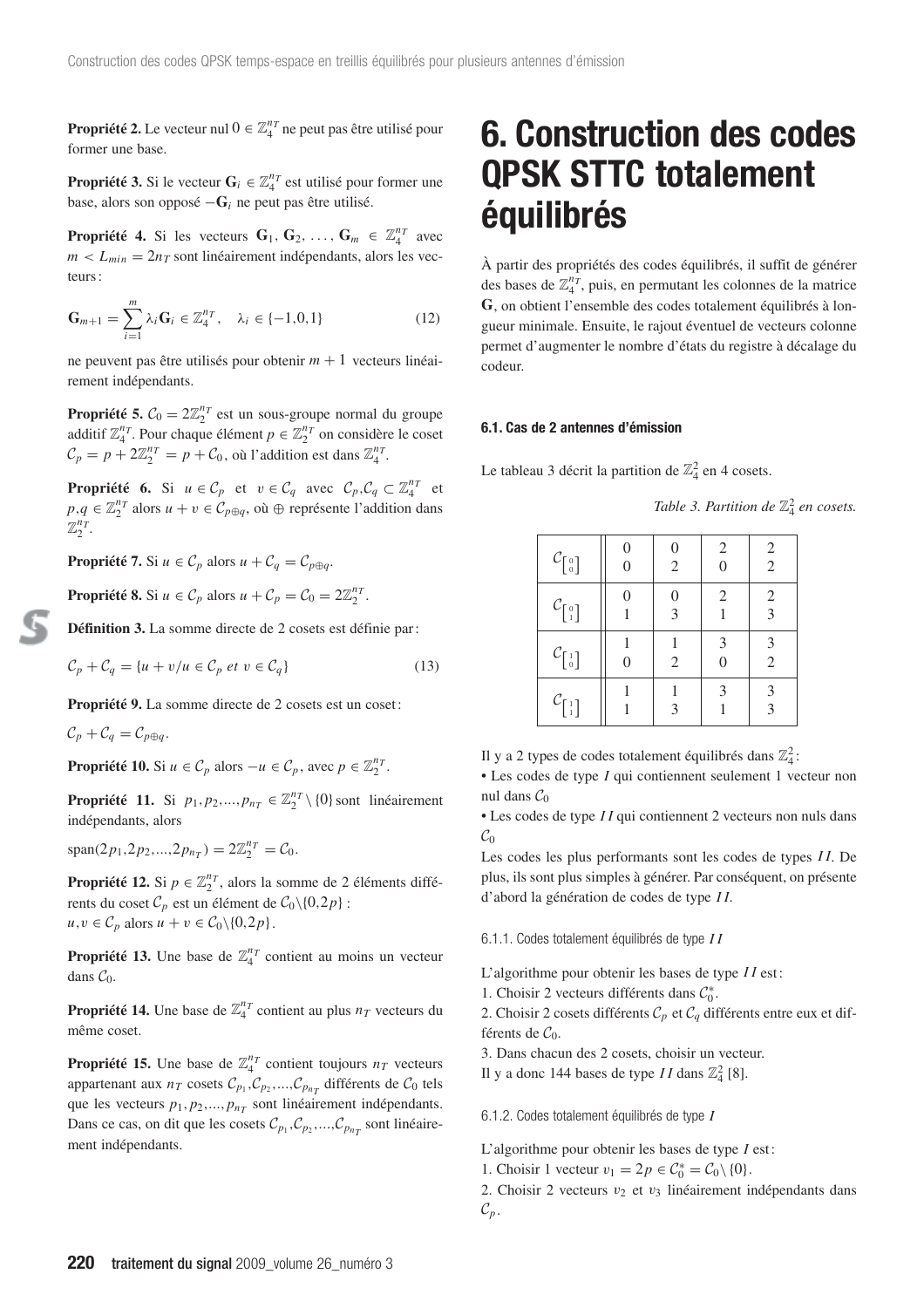3. Choisir le dernier vecteur dans un coset différent de  $C_0$  et  $C_p$ . Il y a donc 96 bases de type *I* dans  $\mathbb{Z}_4^2$  [8].

Le nombre total des bases de  $\mathbb{Z}_4^2$  est:  $96 + 144 = 240$ .

Chaque permutation des 4 vecteurs qui forment une base de  $\mathbb{Z}_4^2$ va générer un autre code totalement équilibré. Alors, le nombre de codes totalement équilibrés à longueur minimale pour le cas de 2 antennes d'émission est de  $240.4! = 5760$ .

Donc, pour le cas des 2 antennes d'émission à longueur minimale, au lieu d'analyser tous les 164 codes STTC, il suffit d'analyser seulement  $240.4!/16^4 = 8.79\%$  des codes STTC pour trouver les meilleurs. Cela représente une réduction importante en terme de temps de calcul.

### **6.2. Cas de 3 antennes d'émission**

Similairement au cas de 2 antennes d'émission, cette partie est focalisée sur la construction des bases de  $\mathbb{Z}_4^3$ .

Le tableau 4 décrit la partition de  $\mathbb{Z}_4^3$  en 8 cosets.

Une base de  $\mathbb{Z}_4^3$  contient au moins 1 vecteur et au plus 3 vecteurs dans  $C_0 = 2\mathbb{Z}_2^3$ . Alors, il y a aussi 3 types de codes équilibrés de  $\mathbb{Z}_4^3$  en fonction du nombre des vecteurs non nuls du coset  $\mathcal{C}_0$  utilisés pour former la base.

### 6.2.1. Codes totalement équilibrés de type *III*

Pour obtenir les bases de type  $III$  de  $\mathbb{Z}_4^3$ , il faut:

1. Choisir 3 vecteurs linéairement indépendants dans  $C_0$ . Ils génèrent  $C_0$ .

2. Choisir 3 vecteurs linéairement indépendants  $p, q, r$  dans  $\mathbb{Z}_2^3$ . Donc, les cosets  $C_p, C_q, C_r \subset \mathbb{Z}_4^3$  sont linéairement indépendants.

3. Choisir les vecteurs  $u \in C_p, v \in C_q, w \in C_r$ . Comme  $u + C_0 = C_p$ , la totalité du coset  $C_p$  est générée. De façon similaire, C*<sup>q</sup>* et C*<sup>r</sup>* sont générés. En utilisant la *Propriété 10*, les autres cosets sont aussi générés.

Au final, le nombre des bases pour les codes totalement équilibrés de types *III* est de 401 408.

*Table 4. Partition de* Z<sup>3</sup> <sup>4</sup> *en 8 cosets*

| $\mathcal{C}_{\bigcap}$ $_0$<br>$\boldsymbol{0}$<br>$\overline{0}$    | $\boldsymbol{0}$<br>$\overline{0}$<br>$\overline{0}$ | $\boldsymbol{0}$<br>$\boldsymbol{0}$<br>$\overline{c}$ | $\boldsymbol{0}$<br>$\begin{matrix}2\\0\end{matrix}$ | $\begin{array}{c} 0 \\ 2 \\ 2 \end{array}$ | $\begin{array}{c} 2 \\ 0 \\ 0 \end{array}$              | $\overline{c}$<br>$\overline{0}$<br>$\overline{c}$      | $\begin{array}{c} 2 \\ 2 \\ 0 \end{array}$                | $\begin{array}{c} 2 \\ 2 \\ 2 \end{array}$ |
|-----------------------------------------------------------------------|------------------------------------------------------|--------------------------------------------------------|------------------------------------------------------|--------------------------------------------|---------------------------------------------------------|---------------------------------------------------------|-----------------------------------------------------------|--------------------------------------------|
| $\mathcal{C}_{\textstyle\Gamma\,0}$<br>$\overline{0}$<br>$\,1$        | $\boldsymbol{0}$<br>$\overline{0}$<br>$\mathbf{1}$   | $\boldsymbol{0}$<br>$\overline{0}$<br>3                | $\boldsymbol{0}$<br>$\frac{2}{1}$                    | $\begin{array}{c} 0 \\ 2 \\ 3 \end{array}$ | $\begin{array}{c} 2 \\ 0 \end{array}$<br>$\,1$          | $\overline{c}$<br>$\overline{0}$<br>$\overline{3}$      | $\overline{c}$<br>$\overline{c}$<br>$\overline{1}$        | $\begin{array}{c} 2 \\ 2 \\ 3 \end{array}$ |
| $\mathcal C$<br>$\sqrt{0}$<br>$\,$ 1 $\,$<br>$\boldsymbol{0}$         | $\boldsymbol{0}$<br>$\mathbf{1}$<br>$\overline{0}$   | $\boldsymbol{0}$<br>$\,1\,$<br>$\overline{c}$          | $\boldsymbol{0}$<br>$\frac{3}{0}$                    | $\begin{array}{c} 0 \\ 3 \\ 2 \end{array}$ | $\begin{array}{c} 2 \\ 1 \\ 0 \end{array}$              | $\begin{array}{c} 2 \\ 1 \end{array}$<br>$\overline{c}$ | $\frac{2}{3}$<br>$\overline{0}$                           | $\begin{array}{c} 2 \\ 3 \\ 2 \end{array}$ |
| $\mathcal{C}_{\bigcap}$ o<br>$\mathbf 1$<br>$\,1$                     | $\boldsymbol{0}$<br>$\mathbf 1$<br>$\mathbf{1}$      | $\boldsymbol{0}$<br>$\,1$<br>$\overline{3}$            | $\boldsymbol{0}$<br>$\frac{3}{1}$                    | $\begin{array}{c} 0 \\ 3 \\ 3 \end{array}$ | $\begin{array}{c} 2 \\ 1 \\ 1 \end{array}$              | $\overline{c}$<br>$\mathbf{1}$<br>$\overline{3}$        | $\overline{c}$<br>$\overline{3}$<br>$\overline{1}$        | $\begin{array}{c} 2 \\ 3 \\ 3 \end{array}$ |
| $\mathcal C$<br>$\lceil 1 \rceil$<br>$\overline{0}$<br>$\overline{0}$ | $\,1\,$<br>$\overline{0}$<br>$\overline{0}$          | $\,1\,$<br>$\overline{0}$<br>$\overline{2}$            | $\,1\,$<br>$\begin{array}{c} 2 \\ 0 \end{array}$     | $\begin{array}{c} 1 \\ 2 \\ 2 \end{array}$ | $\begin{array}{c} 3 \\ 0 \end{array}$<br>$\overline{0}$ | $\mathfrak{Z}$<br>$\overline{0}$<br>$\overline{2}$      | $\frac{3}{2}$<br>$\overline{0}$                           | $\begin{array}{c} 3 \\ 2 \\ 2 \end{array}$ |
| $\mathcal C$<br>$\,$ $\,$<br>$\boldsymbol{0}$<br>$\mathbf{1}$         | $\,1$<br>$\overline{0}$<br>$\mathbf{1}$              | $\,1\,$<br>$\overline{0}$<br>3                         | $\,1$<br>$\frac{2}{1}$                               | $\begin{array}{c} 1 \\ 2 \\ 3 \end{array}$ | $\begin{array}{c} 3 \\ 0 \\ 1 \end{array}$              | $\mathfrak{Z}$<br>$\overline{0}$<br>$\overline{3}$      | $\sqrt{3}$<br>$\overline{c}$<br>$\overline{1}$            | $\begin{array}{c} 3 \\ 2 \\ 3 \end{array}$ |
| $C_{\Gamma}$<br>$\,$ $\,$<br>$\,1$<br>$\mathbf{0}$                    | $\,1$<br>$\mathbf{1}$<br>$\overline{0}$              | $\,1\,$<br>$\,1$<br>$\overline{2}$                     | $\,1\,$<br>$\overline{\mathbf{3}}$<br>$\overline{0}$ | $\begin{array}{c} 1 \\ 3 \\ 2 \end{array}$ | $\frac{3}{1}$<br>$\overline{0}$                         | $\mathfrak{Z}$<br>$\mathbf{1}$<br>$\overline{c}$        | $\sqrt{3}$<br>$\overline{\mathbf{3}}$<br>$\overline{0}$   | $\begin{array}{c} 3 \\ 3 \\ 2 \end{array}$ |
| $\mathcal{C}_{0}^{0}$<br>$\,1$<br>$\mathbf{1}$<br>$\mathbf 1$         | $\,1$<br>$\mathbf 1$<br>$\mathbf{1}$                 | $\,1\,$<br>$\,1$<br>$\overline{3}$                     | $\mathbf{1}$<br>$\frac{3}{1}$                        | $\begin{array}{c} 1 \\ 3 \\ 3 \end{array}$ | $\frac{3}{1}$<br>$\mathbf{1}$                           | $\mathfrak{Z}$<br>$\,1$<br>$\overline{3}$               | $\mathfrak{Z}$<br>$\overline{\mathbf{3}}$<br>$\mathbf{1}$ | $\begin{array}{c} 3 \\ 3 \\ 3 \end{array}$ |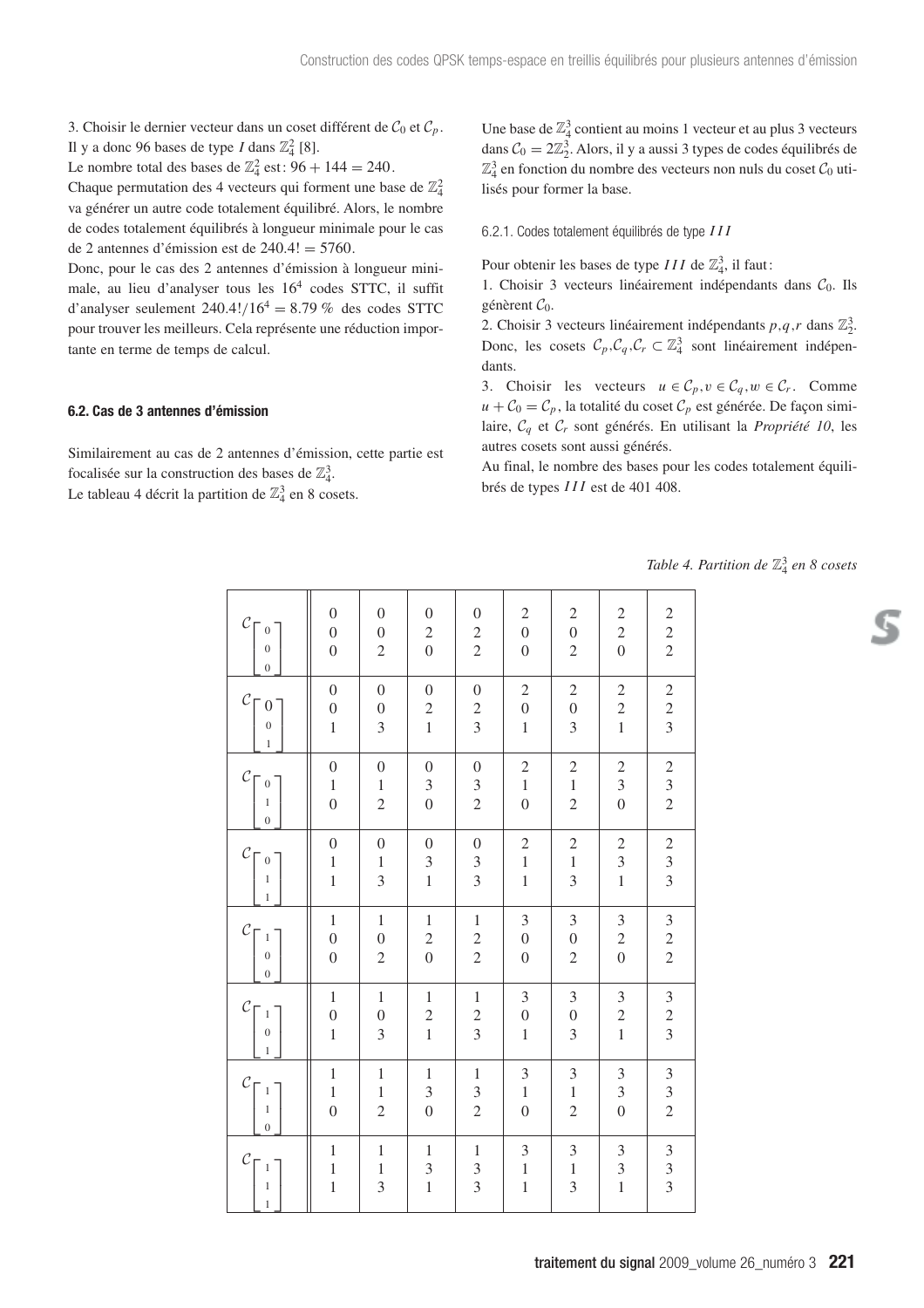6.2.2. Les codes totalement équilibrés de type *I I*

Soit  $v_1 = 2p \in C_0^*$  et  $v_2 = 2q \in C_0^*$ ,  $(p \neq q; p, q \in \mathbb{Z}_2^3)$ , les deux vecteurs choisis dans  $\mathcal{C}_0^*$ .

La combinaison entre  $v_1$  et  $v_2$  détermine la génération du minicoset  $C_{0,0} = \{0, 2p, 2q, 2(p \oplus q)\}\.$  Ce mini-coset partage chaque coset  $C_k$  en deux mini-cosets  $C_{k,0}$  et  $C_{k,1}$ :

$$
\mathcal{C}_{k,0} = k + \mathcal{C}_{0,0} , \forall k \in \mathbb{Z}_2^3
$$
  

$$
\mathcal{C}_{k,1} = \mathcal{C}_k \backslash \mathcal{C}_{k,0}
$$

Le fait de choisir ces deux vecteurs  $v_1$  et  $v_2$  dans  $\mathcal{C}_0^*$  divise aussi l'ensemble des cosets différents de  $C_0$  en deux zones A et B différentes telles que :

$$
A = C_p \cup C_q \cup C_{p \oplus q}
$$
 (réunion de 3 cosets)  

$$
B = \mathbb{Z}_4^3 \setminus (C_0 \cup A)
$$

Dans le but de générer le troisième vecteur non nul dans  $C_0$ , nous identifions deux cas possibles :

### **6.2.2.1. Codes de type II avec 2 vecteurs dans un même coset de A**

1. Choix des vecteurs  $v_1 = 2p \in C_0^*$  et  $v_2 = 2q \in C_0^*$ ,  $(p \neq q; p, q \in \mathbb{Z}_2^3) : C_7^2 = 21$  possibilités.

2. Choix du coset  $C_r \in A$  ( $r \in \mathbb{Z}_2^3$ ) qui aura les deux vecteurs  $v_3$ et  $v_4$  ( $v_3 \in C_{r,0}$  et  $v_4 \in C_{r,1}$ ): 3 possibilités.

3. Choix du *v*<sub>3</sub> ∈  $C_{r,0}$  et *v*<sub>4</sub> ∈  $C_{r,1}$  : 4.4=16 possibilités.

Avec le choix de  $v_3$  et  $v_4$ , les cosets  $\mathcal{C}_0$  et  $\mathcal{C}_r$  sont entièrement générés.

L'ensemble  $M_0 = C_0 \cup C_r$  est un sous-groupe de  $\mathbb{Z}_4^3$ . Il détermine une nouvelle partition de  $\mathbb{Z}_4^3$  dans 4 « macro-cosets » différents de 16 éléments. Le choix d'un vecteur v permet de générer tout le macro-coset  $M_v = v + M_0$ .

Pour le choix de  $v_5$  et  $v_6$ , il faut choisir 2 macro-cosets parmi les 3 qui restent à générer.

4. Choix de 2 macro-cosets parmi les 3 non générés:  $C_3^2 = 3$ possibilités.

5. Choix de  $v_5$  et  $v_6$  dans les 2 macro-cosets de 16 éléments: 16.16 possibilités.

Il y a donc  $21.3.16.3.16^2 = 774144$  bases.

### **6.2.2.2. Codes de type II avec 3 vecteurs dans 3 cosets différents de A**

1. Choix de  $v_1 = 2p \in C_0^*$  et  $v_2 = 2q \in C_0^*$ ,  $(p \neq q)$ ; *p*,*q* ∈  $\mathbb{Z}_2^3$ ): *C*<sup>2</sup><sub>7</sub> = 21 possibilités.

 $v_1$  et  $v_2$  détermine la génération du mini-coset  $\mathcal{C}_{0,0}$ . Ce minicoset « coupe » la zone A en 6 mini-cosets  $\{C_{p,0}, C_{p,1}, C_{p,1}, C_{p,2}, C_{p,2}, C_{p,3}, C_{p,4}, C_{p,5}, C_{p,6}, C_{p,7}, C_{p,8}, C_{p,9}, C_{p,1}, C_{p,1}, C_{p,1}, C_{p,2}, C_{p,3}, C_{p,4}, C_{p,5}, C_{p,6}, C_{p,7}, C_{p,8}, C_{p,9}, C_{p,1}, C_{p,1}, C_{p,1}, C_{p,2}, C_{p,3}, C_{p,4}, C$  $C_{q,0}, C_{q,1}, C_{p \oplus q,0}, C_{p \oplus q,1}$ .

Il faut remarquer que pour un coset de la zone A, seul un minicoset est utilisable, sinon, on retombe dans le cas déjà étudié dans la paragraphe 6.2.2.1.

2. Choix d'un premier mini-coset de la zone A : 6 possibilités. Comme l'autre mini-coset du même coset est interdit à utiliser, il reste 4 mini-cosets diponibles.

3. Choix d'un 2e mini-coset de la zone A : 4 possibilités.

Ce choix bloque l'utilisation de l'autre mini-coset du même coset. En plus, la somme des 2 mini-cosets choisis est aussi bloquée. Il reste donc un seul mini-coset disponible.

4. Choix d'un 3*<sup>e</sup>* mini-coset de la zone A : 1 possibilité.

Comme l'ordre des choix des 3 mini-cosets de la zone A n'est pas important pour le choix des vecteurs d'une base, on a finalement pour les points  $(2-4)$ :  $(6.4.1)/3! = 4$  possibilités.

5. Choix de  $v_3, v_4, v_5$  dans les 3 mini-cosets choisis :  $4^3$  possibilités.

6. Choix de  $v_6 \in B$  : 32 possibilités.

Il y a donc  $21.4.4^{3}.32 = 172032$  bases.

Au total, on génère 774144 + 172032 = 946176 bases de types II de $\mathbb{Z}_4^3$ .

### 6.2.3. Codes totalement équilibrés de type *I*

Soit  $v_1 = 2p \in C_0^*$  ( $p \in \mathbb{Z}_2^3$ ), le vecteur choisi dans  $C_0^*$ . Dans ce cas,  $v_1$  génère le micro-coset  $\{0, 2p\} \subset C_0$  qui coupe chaque coset de  $\mathbb{Z}_4^3$  en 4 micro-cosets. La zone A est réduite à un seul coset:  $A = C_p$  et  $B = \mathbb{Z}_4^3 \setminus (C_0 \cup A)$ .

Dans le but de générer les 2 autres vecteurs non nuls dans  $C_0$ , nous identifions deux cas possibles :

### **6.2.3.1. Codes de type I avec 3 vecteurs dans la zone A**

1. Choix de  $v_1 = 2p \in C_0^*$ : 7 possibilités.

2. Choix de 3 micro-cosets de  $A = C_p$  parmi les 4 micro-cosets:  $C_4^3 = 4$  possibilités.

3. Choix de  $v_2, v_3, v_4$  dans chacun des 3 micro-cosets choisis:  $2^3 = 8$  possibilités.

Avec  $v_1, v_2, v_3, v_4$ , on génère  $M_0 = C_0 \cup C_p$  qui est un sousgroupe de  $\mathbb{Z}_4^3$  avec 16 éléments. Le sous-groupe  $M_0$  détermine une nouvelle partition de  $\mathbb{Z}_4^3$  en 4 macro-cosets de 16 éléments chacun.

4. Choix de 2 macro-cosets parmi les 3 macro-cosets qui restent à générer:  $C_3^2 = 3$  possibilités.

5. Choix de  $v_5$  et  $v_6$  dans chacun des 2 macro-cosets choisis: 16.16 possibilités.

Au total, il y a donc  $7.4.8.3.16.16 = 172032$  bases.

### **6.2.3.2. Codes de type I avec 2 vecteurs dans la zone A**

1. Choix de  $v_1 = 2p \in C_0^*$ : 7 possibilités.

2. Choix de 2 micro-cosets de  $A = C_p$  parmi les 4 micro-cosets:  $C_4^2 = 6$  possibilités.

3. Choix de  $v_2 = p + 2q$  et  $v_3 = p + 2r$   $(q, r \in \mathbb{Z}_2^3, q \neq r)$ dans les 2 micro-cosets choisis :  $2.2 = 4$  possibilités.

Donc, la moitié de  $C_0$  et la moitié de  $C_p$  sont générées. Ces moitiés de cosets forment un sous-groupe  $S_0 \subset \mathbb{Z}_4^3$ . Ce sous-groupe *S*<sup>0</sup> détermine une partition de **Z**<sup>3</sup> <sup>4</sup> en 8 mini-cosets de 8 éléments chacun. Il est possible de montrer que la somme directe de 2 mini-cosets est un mini-coset.

Comme on cherche à construire des bases de **Z**<sup>3</sup> <sup>4</sup> avec seulement 2 vecteurs dans la zone A, le mini-coset  $S_1 = (\mathcal{C}_0 \cup A) \setminus S_0$ formé par les moitiés non générées de  $C_0$  et de  $C_p$  ne peut pas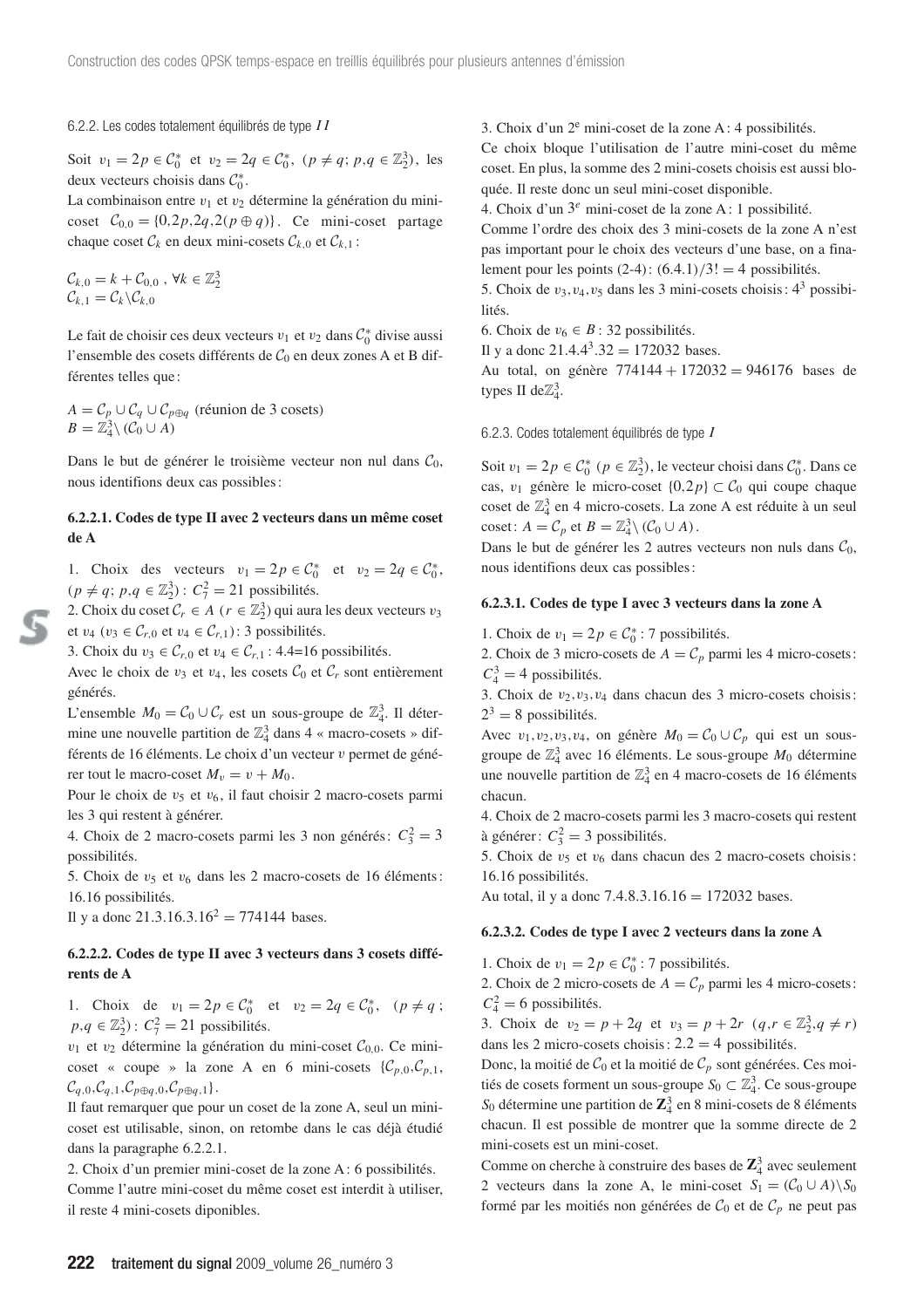être utilisé pour sélectionner d'autres vecteurs. Il reste donc 6 mini-cosets. Les vecteurs  $v_4, v_5$  et  $v_6$  doivent être choisis dans ces 6 mini-cosets. L'algorithme continue avec la sélection de 3 mini-cosets. Ensuite dans chaque mini-coset, on va choisir un vecteur.

On définie la zone  $A_0 = C_{q \oplus r} \cup C_{p \oplus q \oplus r}$  et la zone *B*<sub>0</sub> =  $\mathbb{Z}_4^3$  \(*S*<sub>0</sub> ∪ *S*<sub>1</sub> ∪ *A*<sub>0</sub>)

La seule possibilité de créer le mini-coset *S*<sup>1</sup> est la somme des 2 mini-cosets différents dans la zone *A*0.

4. Choix de 2 mini-cosets dans la zone *A*<sup>0</sup> : 1 possibilité.

5. Choix du dernier mini-coset dans la zone  $B_0$ : 4 possibilités.

6. Choix des 3 vecteurs  $v_4, v_5$  et  $v_6$  dans chaque 3 mini-cosets de 8 éléments choisis :  $8<sup>3</sup>$  possibilités.

Il y a donc  $7.6.4.4.8^3 = 344064$  bases de type I avec 2 vecteurs dans la zone A.

Au total, on génère 172032 + 344064 = 516096 bases de types I de  $\mathbb{Z}_4^3$ .

Au final, le nombre de bases de  $\mathbb{Z}_4^3$ est:  $401\,408 + 946\,176 + 516\,096 = 1\,863\,680$  bases.

Chaque permutation des 6 vecteurs qui forment une base de  $\mathbb{Z}_4^3$ va générer un autre code totalement équilibré. Alors, le nombre de codes totalement équilibrés à longueur minimale pour le cas de 3 antennes d'émission est de 1863680 · 6!.

Donc, pour le cas des 3 antennes d'émission à longueur minimale, au lieu d'analyser tous les 644 des codes STTC, nous allons analyser seulement  $1863680 \cdot 6!/64^4 = 1.95\%$  des codes STTC pour trouver les meilleurs. Cela signifie une réduction en temps de calcul très importante.

### **6.3. Cas général de**  $n_T$  **antennes**

On divise l'ensemble  $\mathbb{Z}_4^{n_T}$  en  $2^{n_T}$  cosets qui seront utilisés lors de la génération des codes équilibrés. C'est le sous-groupe normal  $C_0 = 2\mathbb{Z}_2^{nT}$  qui permet d'effectuer la partition de  $\mathbb{Z}_4^{nT}$  en cosets  $C_p = p + C_0$ , avec  $p \in \mathbb{Z}_2^{n_T}$ . On a:

$$
\mathbb{Z}_4^{n} = \bigcup_{p \in \mathbb{Z}_2^{n}} C_p = \mathbb{Z}_2^{n} + 2\mathbb{Z}_2^{n} \tag{14}
$$

Une base de  $\mathbb{Z}_4^{n_T}$  contient dans  $\mathcal{C}_0$  au moins un vecteur et au plus  $n_T$  vecteurs. Il existe donc  $n_T$  types de codes équilibrés selon le nombre de vecteurs dans  $C_0$  utilisés pour former une base. Parmi tous ces types de codes, nous avons remarqué que les codes de type  $n_T$  étaient les meilleurs.

Le nombre de bases de  $\mathbb{Z}_2^{n_T}$  est de  $N_B = \frac{1}{n_T!}$ *n*<sub>T</sub>-1</sub>  $\prod_{k=0}$   $(2^{n_T} - 2^k)$ . Il

est possible de montrer que le nombre de bases de  $\mathbb{Z}_4^{n_T}$  pour les codes équilibrés de type  $n_T$  est de  $N_B^2 * 2^{n_T^2}$ .

Comme  $dim\left(\mathbb{Z}_4^{n_T}\right) = 2n_T$ , chaque permutation des  $2n_T$  vecteurs qui forment une base de  $\mathbb{Z}_4^{n}$ <sup>n</sup> va générer un autre code équilibré. Alors, il y a  $N_C = 2^{n_T^2} * (2n_T)! * N_B^2$  codes STTC équilibrés de type  $n<sub>T</sub>$  à longueur minimale.

Cette méthode de construction peut être étendue pour le cas général d'une modulation 2*<sup>n</sup>*-PSK [16].

## **7. Performances des codes**

#### **7.1. Codes à 2 antennes d'émission**

Avant de présenter les meilleurs STTC suivant le critère de la trace, on liste ici quelques propriétés de la trace pour les STTC à 4 états et modulation QPSK :

- *Propriété 16 :*



La même trace minimale peut être obtenue en permutant les lignes de la matrice génératrice **G**, *i.e*., en permutant les indices des antennes d'émission.

*Table 5. Les meilleurs STTC équilibrés à 4 états.*

| $\begin{bmatrix} 2 & 1 & 2 & 0 \\ 0 & 2 & 1 & 2 \end{bmatrix} \begin{bmatrix} 2 & 1 & 2 & 0 \\ 0 & 2 & 3 & 2 \end{bmatrix} \begin{bmatrix} 2 & 3 & 2 & 0 \\ 0 & 2 & 1 & 2 \end{bmatrix} \begin{bmatrix} 2 & 3 & 2 & 0 \\ 0 & 2 & 3 & 2 \end{bmatrix}$<br>$\begin{bmatrix} 2 & 0 & 2 & 1 \\ 1 & 2 & 0 & 2 \end{bmatrix} \begin{bmatrix} 2 & 0 & 2 & 3 \\ 1 & 2 & 0 & 2 \end{bmatrix} \begin{bmatrix} 2 & 0 & 2 & 1 \\ 3 & 2 & 0 & 2 \end{bmatrix} \begin{bmatrix} 2 & 0 & 2 & 3 \\ 3 & 2 & 0 & 2 \end{bmatrix}$<br>$\begin{bmatrix} 0 & 2 & 1 & 2 \\ 2 & 1 & 2 & 0 \end{bmatrix} \begin{bmatrix} 0 & 2 & 3 & 2 \\ 2 & 1 & 2 & 0 \end{bmatrix} \begin{bmatrix} 0 & 2 & 1 & 2 \\ 2 & 3 & 2 & 0 \end{bmatrix} \begin{bmatrix} 0 & 2 & 3 & 2 \\ 2 & 3 & 2 & 0 \end{bmatrix}$ | $\begin{bmatrix} 1 & 2 & 0 & 2 \\ 2 & 0 & 2 & 1 \end{bmatrix} \begin{bmatrix} 1 & 2 & 0 & 2 \\ 2 & 0 & 2 & 3 \end{bmatrix} \begin{bmatrix} 3 & 2 & 0 & 2 \\ 2 & 0 & 2 & 1 \end{bmatrix} \begin{bmatrix} 3 & 2 & 0 & 2 \\ 2 & 0 & 2 & 3 \end{bmatrix}$ |  |  |  |  |  |  |  |  |  |  |
|-------------------------------------------------------------------------------------------------------------------------------------------------------------------------------------------------------------------------------------------------------------------------------------------------------------------------------------------------------------------------------------------------------------------------------------------------------------------------------------------------------------------------------------------------------------------------------------------------------------------------------------------------------------------------------------------------------------------------------------------------------------------------|-------------------------------------------------------------------------------------------------------------------------------------------------------------------------------------------------------------------------------------------------------|--|--|--|--|--|--|--|--|--|--|
|-------------------------------------------------------------------------------------------------------------------------------------------------------------------------------------------------------------------------------------------------------------------------------------------------------------------------------------------------------------------------------------------------------------------------------------------------------------------------------------------------------------------------------------------------------------------------------------------------------------------------------------------------------------------------------------------------------------------------------------------------------------------------|-------------------------------------------------------------------------------------------------------------------------------------------------------------------------------------------------------------------------------------------------------|--|--|--|--|--|--|--|--|--|--|

Une recherche exhaustive a été menée pour obtenir tous les codes STTC à 4 états et 2 antennes Tx qui possèdent le rang maximal et la trace maximale. Un ensemble de 80 codes avec  $\min(\text{rang}(A)) = 2$  et  $\min(\text{trace}(A)) = 10$  a été trouvé. Tous ces codes offrent une distance produit minimale  $d_p^2 = 24$  qui est la plus grande valeur que les codes STTC à 4 états peuvent avoir. Parmi eux, en fonction du spectre de distances entre les différents chemins dans le treillis, nous avons identifié 16 codes qui offrent les meilleures performances évaluées par le taux d'erreur trame. Tous ces codes à 4 états sont regroupés dans le tableau 5 où on retrouve en gras le code proposé par Chen [2]. Ils sont tous totalement équilibrés, de type II et à longueur minimale. Ces codes offrent les meilleures performances dans les canaux de Rayleigh à évanouissements lents ou rapides dans le cas de 2 ou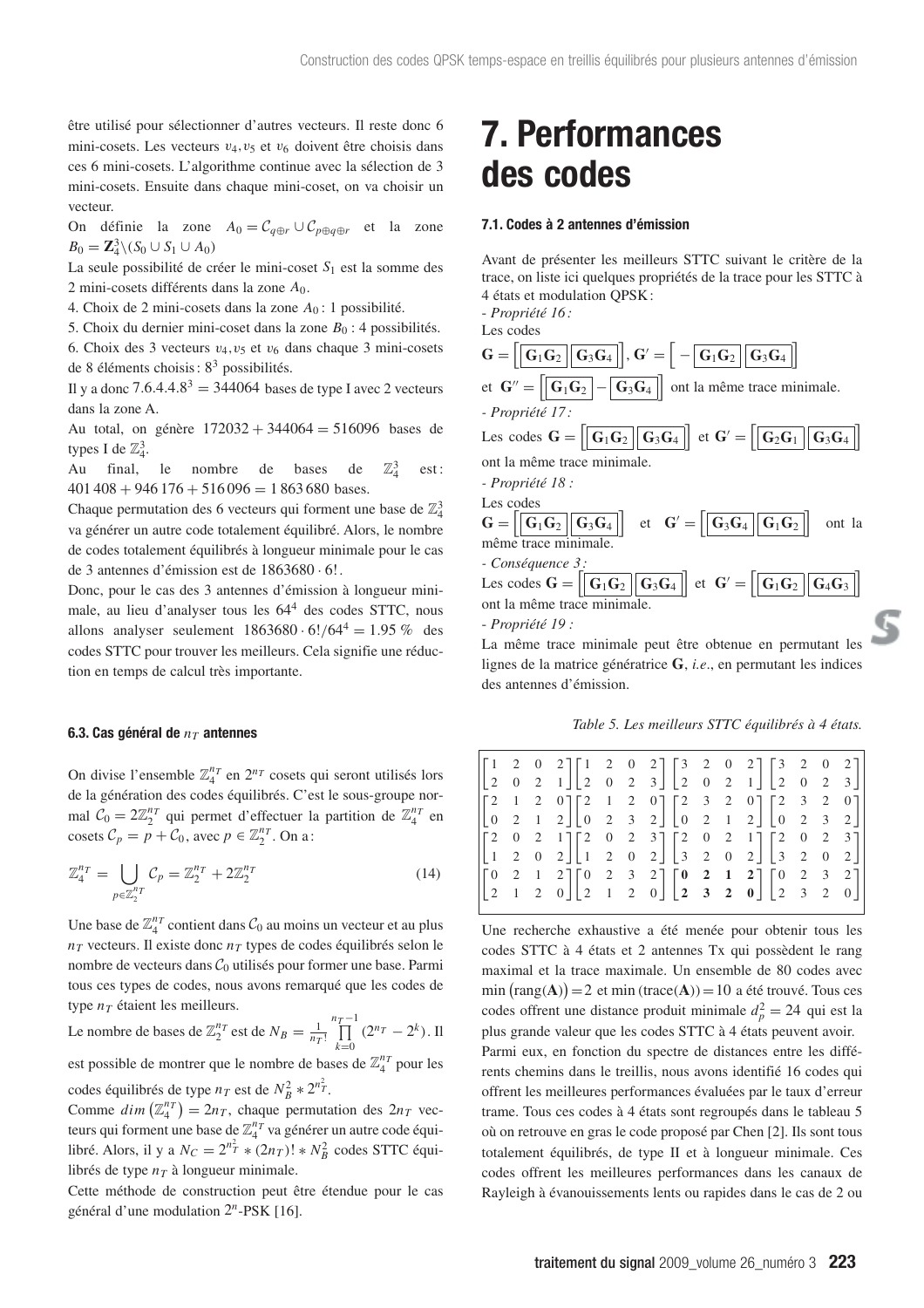*Table 6. Les meilleurs STTC équilibrés à 16 états.*

|  |  | $\begin{bmatrix} 3 & 2 & 3 & 2 & 1 & 2 \\ 2 & 0 & 1 & 2 & 2 & 0 \end{bmatrix} \begin{bmatrix} 1 & 2 & 3 & 2 & 3 & 2 \\ 2 & 0 & 1 & 2 & 2 & 0 \end{bmatrix} \begin{bmatrix} 3 & 2 & 1 & 2 & 1 & 2 \\ 2 & 0 & 1 & 2 & 2 & 0 \end{bmatrix} \begin{bmatrix} 1 & 2 & 1 & 2 & 3 & 2 \\ 2 & 0 & 1 & 2 & 2 & 0 \end{bmatrix}$ |  |  |  |  |  |  |  |  |
|--|--|-----------------------------------------------------------------------------------------------------------------------------------------------------------------------------------------------------------------------------------------------------------------------------------------------------------------------|--|--|--|--|--|--|--|--|
|  |  | $\begin{bmatrix} 2 & 0 & 1 & 2 & 2 & 0 \\ 3 & 2 & 3 & 2 & 1 & 2 \end{bmatrix} \begin{bmatrix} 2 & 0 & 1 & 2 & 2 & 0 \\ 3 & 2 & 1 & 2 & 1 & 2 \end{bmatrix} \begin{bmatrix} 2 & 0 & 1 & 2 & 2 & 0 \\ 1 & 2 & 3 & 2 & 3 & 2 \end{bmatrix} \begin{bmatrix} 2 & 0 & 1 & 2 & 2 & 0 \\ 1 & 2 & 1 & 2 & 3 & 2 \end{bmatrix}$ |  |  |  |  |  |  |  |  |
|  |  | $\begin{bmatrix} 1 & 2 & 1 & 2 & 3 & 2 \\ 2 & 0 & 3 & 2 & 2 & 0 \end{bmatrix} \begin{bmatrix} 3 & 2 & 1 & 2 & 1 & 2 \\ 2 & 0 & 3 & 2 & 2 & 0 \end{bmatrix} \begin{bmatrix} 1 & 2 & 3 & 2 & 3 & 2 \\ 2 & 0 & 3 & 2 & 2 & 0 \end{bmatrix} \begin{bmatrix} 3 & 2 & 3 & 2 & 1 & 2 \\ 2 & 0 & 3 & 2 & 2 & 0 \end{bmatrix}$ |  |  |  |  |  |  |  |  |
|  |  | $\begin{bmatrix} 2 & 0 & 3 & 2 & 2 & 0 \\ 1 & 2 & 1 & 2 & 3 & 2 \end{bmatrix} \begin{bmatrix} 2 & 0 & 3 & 2 & 2 & 0 \\ 3 & 2 & 1 & 2 & 1 & 2 \end{bmatrix} \begin{bmatrix} 2 & 0 & 3 & 2 & 2 & 0 \\ 1 & 2 & 3 & 2 & 3 & 2 \end{bmatrix} \begin{bmatrix} 2 & 0 & 3 & 2 & 2 & 0 \\ 3 & 2 & 3 & 2 & 1 & 2 \end{bmatrix}$ |  |  |  |  |  |  |  |  |

plusieurs antennes Rx ( $n_R \geq 2$ ). Cette liste est exhaustive car il n'y a pas d'autres codes STTC à 4 états offrant les mêmes performances. À partir de la matrice génératrice d'un code du tableau 5, en appliquant les propriétés de la trace (*Propriétés 16, 17, 18, 19*), on peut générer tous les autres matrices génératrices des codes équilibrés du tableau.

Pour les codes QPSK STTC à 16 états, la construction et la recherche des meilleurs codes sont faites à partir des codes à 4 états en utilisant le théorème 2. Le tableau 6 contient un ensemble de codes totalement équilibrés à 16 états qui offrent les meilleures performances dans les canaux de Rayleigh à évanouissements lents ou rapides et plusieurs antennes de réception. Tous ces codes ont une trace minimale  $\min(\text{trace}(A)) = 16$  et une distance produit minimale  $d_p^2 = 128$ . Parmi eux, on retrouve en gras le code proposé par Chen [2].



*Figure 2. Taux d'erreur trame sur un canal de Rayleigh à évanouissements lents pour 2Tx et plusieurs Rx (4 états).*

Les codes à 4 états sont aussi évalués en analysant le taux d'erreur trame en considérant une trame de 130 symboles et un canal de Rayleigh à évanouissements lents et rapides de variance  $\sigma^2 = 0.5$  par dimension. La puissance moyenne des symboles transmis est aussi normalisée à 1. Les résultats sont présentés à la figure 2 pour le cas des évanouissements lents et à la figure 3 pour le cas des évanouissements rapides. On remarque que tous les codes donnés au tableau 5 ont les mêmes

performances que le code de Chen [2], donc ils sont meilleurs que les codes proposés par Tarokh [1] et Baro [7] donnés au tableau 1.



*Figure 3. Taux d'erreur trame sur un canal de Rayleigh à évanouissements rapides pour 2Tx et plusieurs Rx (4 états).*

#### **7.2. Codes à 3 antennes d'émission**

Pour analyser les performances des codes à 3 antennes d'émission, on distingue deux cas, suivant le nombre des antennes de réception. Les critères du rang et du déterminant sont utilisés pour une antenne de réception et le critère de la trace est utilisé pour le cas de plusieurs antennes de réception.

Une recherche a été menée pour trouver de nouveaux codes avec les meilleures performances. Un grand nombre de codes a été trouvé. Parmi eux, on présente dans le tableau 7 deux nouveaux codes, en comparant leurs performances avec celles des codes de Chen [2].

Concernant le nouveau code optimisé suivant le critère du rang et du déterminant, il est totalement équilibré de type III, a le rang plein  $r = 3$  et maximise le déterminant minimum: Det = 32. Il faut noter que, pour une séquence d'entrée **X** de 8 bits, ce code a un plus petit nombre d'apparitions du déterminant minimum : 256 contre 3072 dans le cas du code de Chen qui n'est pas équilibré. Ce dernier paramètre détermine également les performances des codes.

Concernant le nouveau code équilibré optimisé suivant le critère de la trace, il a la même trace minimale de 24, mais il a un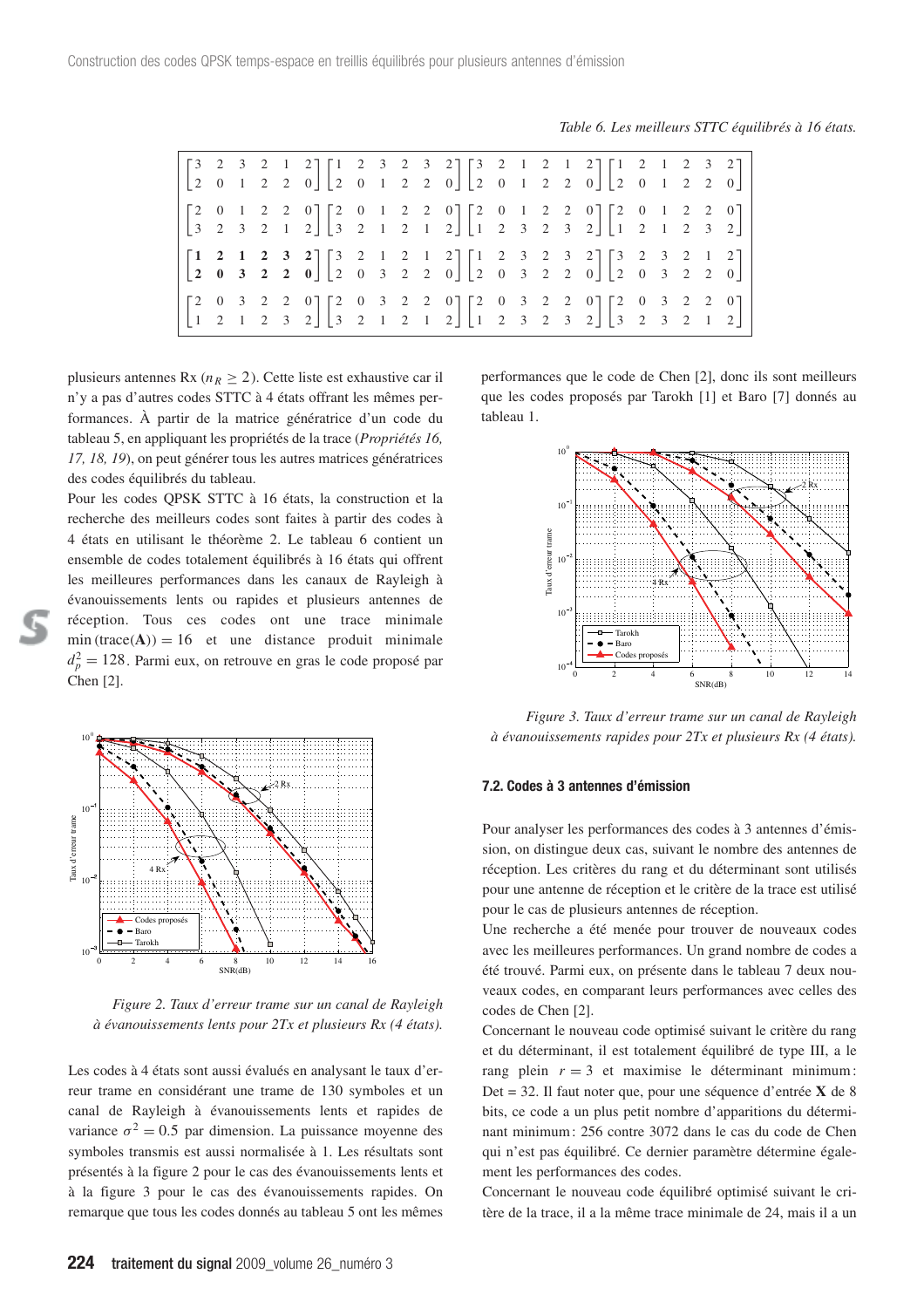| Codes     | Critère : rang et déterminant                                   |                |       |          |  |  |  |  |  |
|-----------|-----------------------------------------------------------------|----------------|-------|----------|--|--|--|--|--|
|           | Matrice                                                         | Rang           | Det   | nb det   |  |  |  |  |  |
| Chen 1    | $0\; 2\; 0\; 1\; 2\; 2^{\backslash 2}$<br>0 0 1 2 3 3<br>202013 | 3              | 32    | 3072     |  |  |  |  |  |
| Proposé 1 | 022010<br>102022<br>201220                                      | 3              | 32    | 256      |  |  |  |  |  |
|           |                                                                 | Critère: trace |       |          |  |  |  |  |  |
| Codes     |                                                                 |                |       |          |  |  |  |  |  |
|           | Matrice                                                         | Rang           | Trace | nb trace |  |  |  |  |  |
| Chen 2    | 121232`<br>203220<br>122012                                     | $\mathfrak{2}$ | 24    | 31744    |  |  |  |  |  |

*Table 7. Comparaison entre les nouveaux codes et les codes de Chen.*

plus petit nombre d'apparitions de la trace minimale par rapport au code de Chen qui est aussi équilibré. Le spectre des distances est donc meilleur pour le code proposé.

Pour compléter l'analyse des performances des codes, on a aussi simulé les nouveaux codes en utilisant des trames de 130 symboles pour un canal de Rayleigh à évanouissements lents. La figure 4 compare les codes QPSK STTC du tableau 7 optimisés suivant le critère du rang et du déterminant simulés avec  $n_T = 3, n_R = 1.$ 

La figure 5 compare pour  $n_T = 3$  et  $n_R = 2,3$  les codes QPSK STTC du tableau 7 optimisés selon le critère de la trace.



*Figure 4. Taux d'erreur trame de 130 symboles sur un canal de Rayleigh à évanouissements lents des codes optimisés selon le critère du rang et du déterminant (* $n_R = 1$ *).* 



*Figure 5. Taux d'erreur trame de 130 symboles sur un canal de Rayleigh à évanouissements lents des codes optimisés selon le critère de la trace.*

On observe que ces nouveaux codes du tableau 7 sont meilleurs que les codes de Chen qui étaient considérés jusqu'alors comme les plus performants.

## **8. Conclusion**

Dans ce papier, une nouvelle famille de codes temps-espace en treillis dits « équilibrés » pour plusieurs antennes d'émission et une modulation de type QPSK est proposée. Il s'agit d'un sousensemble assez réduit de codes STTC.

Ces codes équilibrés utilisent les points de la constellation MIMO d'une façon équiprobable. Une première méthode de construction des codes équilibrés pour une modulation QPSK est décrite. Cette méthode de construction peut être étendue pour le cas général d'une modulation 2*<sup>n</sup>*-PSK.

On a aussi montré que tous les meilleurs codes STTC sont équilibrés. La recherche systématique des meilleurs codes peut donc être limitée seulement à cette famille de codes. On doit ainsi analyser seulement 8.79 % des codes STTC à longueur minimale dans le cas de 2 antennes d'émission et 1.95 % des codes STTC à longueur minimale avec 3 antennes d'émission. De nouveaux résultats concernant les meilleurs codes à 2 et 3 antennes d'émission sont aussi donnés, y compris leurs courbes de performance.

Ce concept des codes équilibrés peut être étendu à d'autres schémas de codage et notamment pour la génération des codes super orthogonaux en treillis (SOSTTC) afin d'améliorer leurs performances.